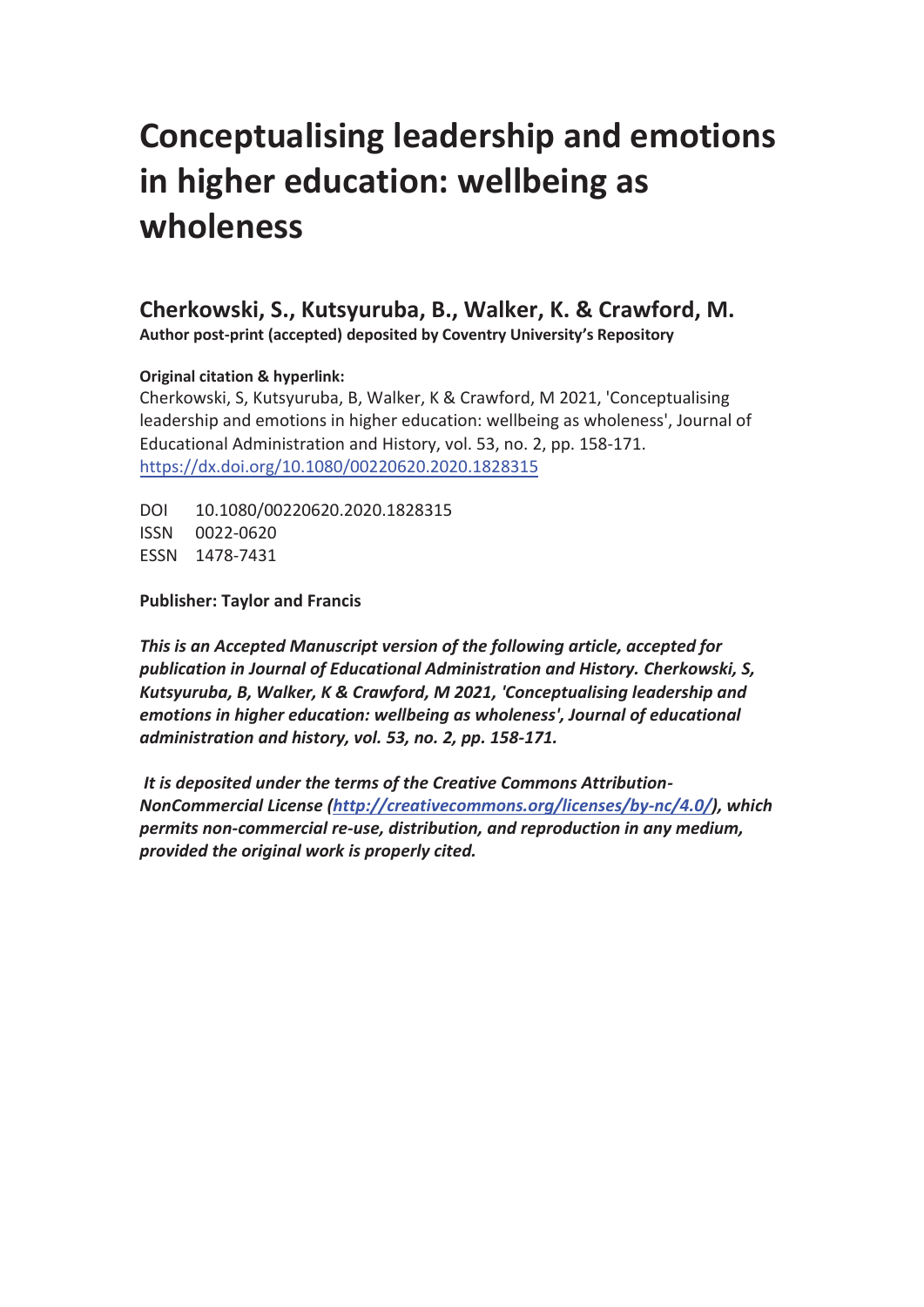**Abstract**: In this conceptual article the authors outline an approach to leadership in higher education that foregrounds attention to wholeness and wellbeing, framing emotion as inherent to the practice of leadership rather than separate from it, with all organizing actions inseparable from and influenced by emotion. The article is developed from their research on wellbeing for school leaders that was framed within findings from positive organizational scholarship that intentionally foregrounds virtues and positive human capacities as essential and vital to thriving for individuals and groups in organizations. The authors reflect on the benefits and potentials of re-orienting leadership in higher education toward attending to the more life-giving qualities of work in higher education, and suggest that this generative reflection may serve to counter the predominant stances of competition and scarcity-mindsets that seem to pervade academia. Leaders' purposeful attention to emotions, such as encouraged through positive models of leadership, can create conditions that highlight and re-frame academic work toward thriving within the realities of university work-worlds that can be competitive, stressful, and challenging. This positive organizational stance toward leadership in higher education is timely given the increasing focus on encouraging wellbeing among administrators at all levels of the education system.

**Keywords:** positive leadership, flourishing in higher education, emotions and leadership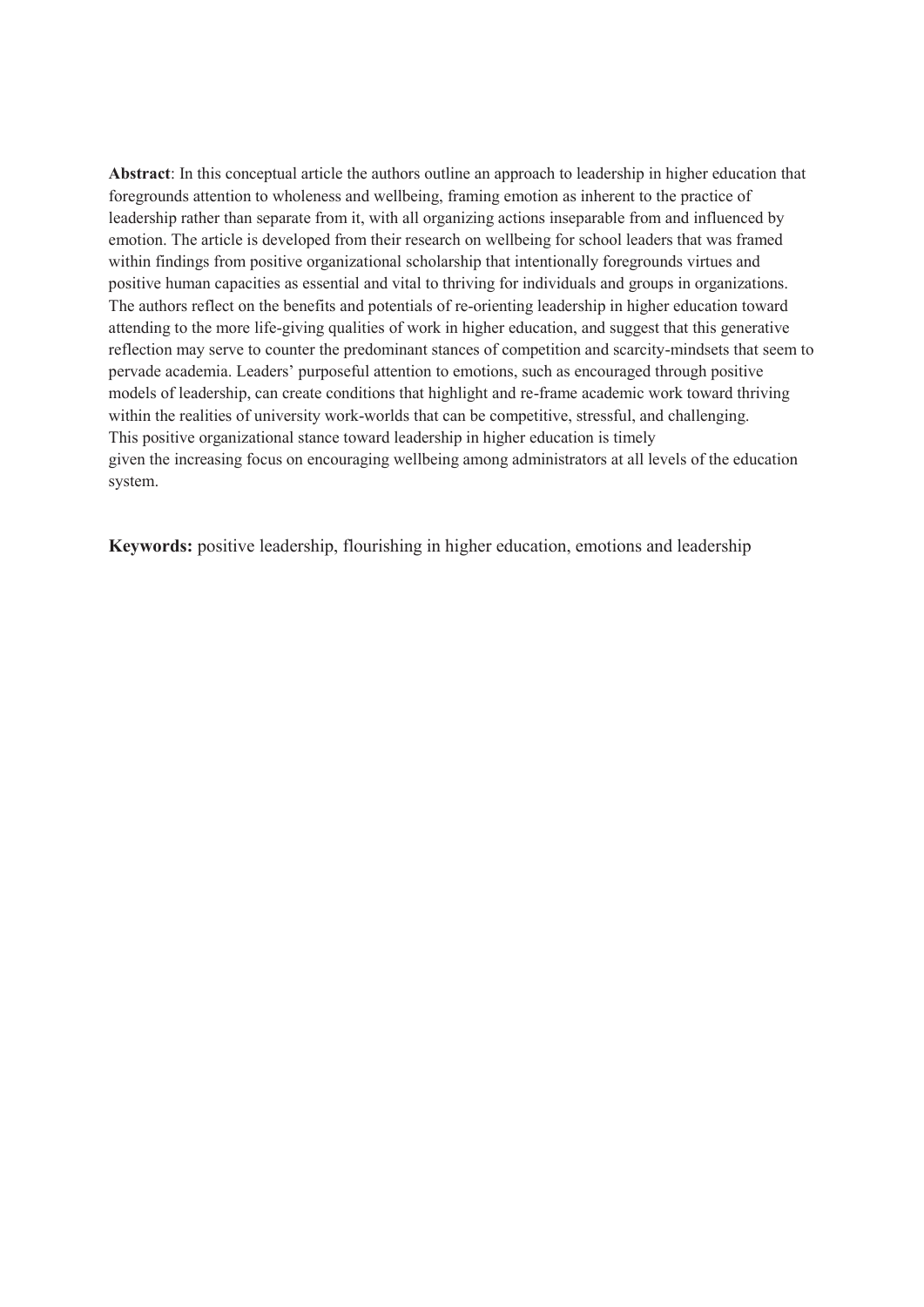Leadership entails influencing others to achieve a common goal (Northouse 2019). Across various contexts and expressions of goals, formal leaders and managers have influence on the emotional climate and wellbeing in their workplaces (Gardner, Fisher, and Hunt 2009; Johnson and Spector 2007). Following on from Hochschild's (1983) seminal work on emotional labour, much has been written about leadership and emotion in the workplace (Ashkanasy, Härtel, and Zerbe 2000; Brief and Weiss 2002; Fineman 2003). In education settings, significance of emotions for leadership endeavours has been emphasized within higher education (Bryman 2007; Coates and Anderson 2007) and schools (Author 2009, 2015). Furthermore, there has been wide interest in the psychological concept of emotional intelligence (EI) and its application to leadership and organizational studies (Bar-On 1997; Salovey and Mayer 1990, Goleman, Boyatzis, and McKee 2002). Ashkanasy and Dasborough (2003) argued that emotions are necessary in the understanding of organizations and in leadership development and training.

As Denzin (1984, 2) argued, "emotions cut to the core of people. Within and through emotion, people come to define the surface and essential, or core, meanings of who they are." There are many definitions of emotion, from biological responses to environmental stimuli to the deeply analytic (e.g., Jungian description of emotions). Although one cannot 'know' what people are feeling inside, emotion serves as a signalling mechanism for leaders and followers to adapt behaviour when they encounter specific environmental conditions (Ashkanasy and Dorris 2017; Plutchik and Kellerma 2013). Emotions are distinguishable from the "closely related" concept of mood because emotions are shorter and generally more intense (Salovey and Mayer 1990, 185). If we view emotion as the centre of personal understanding of self and the key to understanding others, then the context within which the emotion takes places is important (Fineman 2010).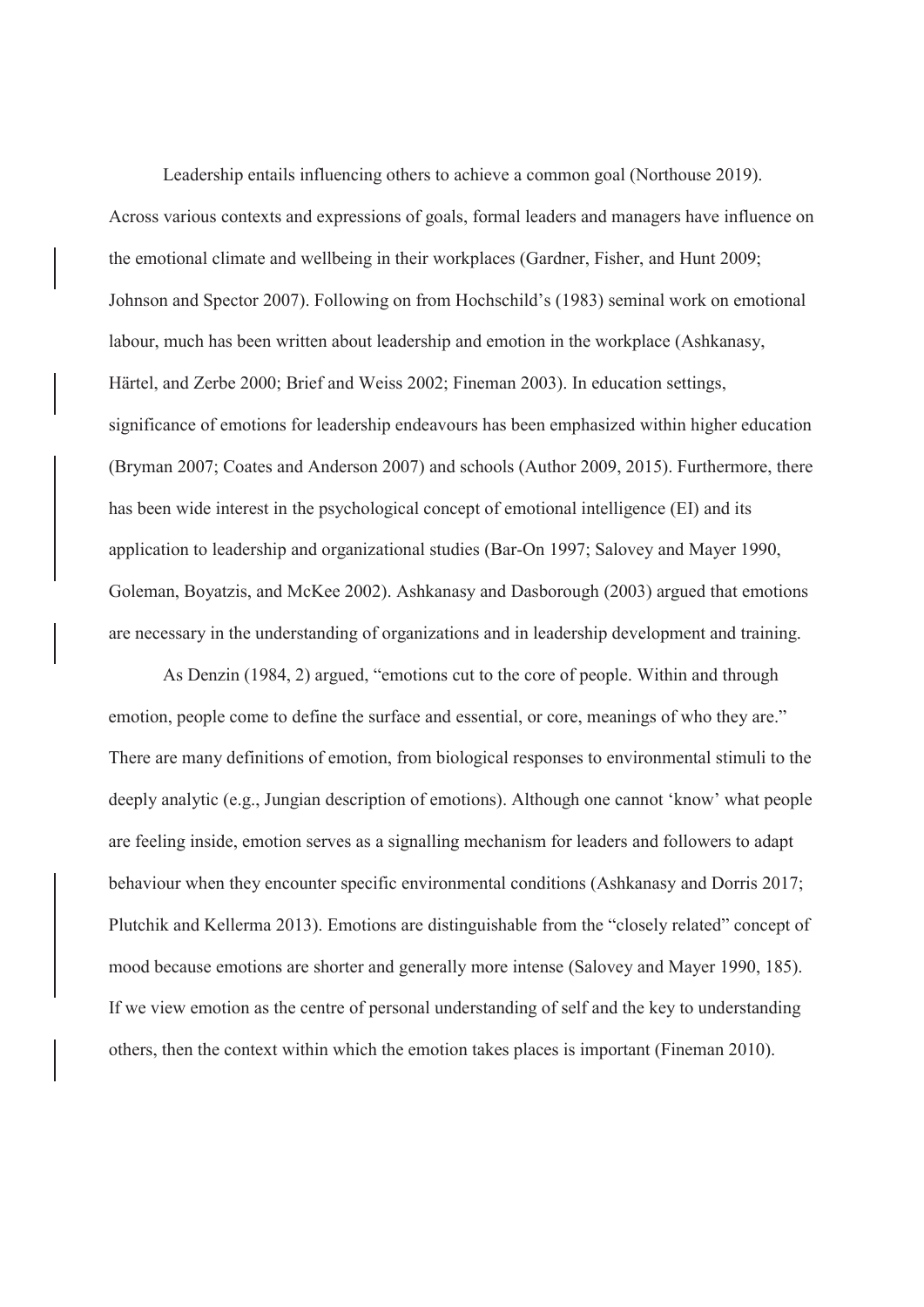Reciprocally, social context and relationships determine individuals' behaviours and emotions (Baldwin and Fergusson 2001).

How emotions are embodied in personal practice is important because relationships are quite literally at the *heart of* education (Sergiovanni 2003). The importance of emotions is as true for higher education as it is among other sectors of education. Within higher education, Vandervoort (2006) stressed the need for improvement of working relationships through better intrapersonal and interpersonal skills between administrative leaders and faculty. The university setting is one where leaders' relationships to students, staff, and the wider educational environment often contend with a growing climate of managerialism (Billot 2010). In addition, leaders in higher education are often appointed with no, or limited, preparatory leadership training or professional development for their role mandates and these appointees are expected to learn on the job (Fielden 2009). Ornstein and Nelson (2006) noted that EI is predicated on the understanding that emotions act as a driving force for motivation and predicts increased effectiveness in the workplace. We contend that for leaders in higher education understanding emotion, being self-aware, and interpreting social interactions should not just be seen as a competence, but become a integral lens through which to view leadership. As a result, emotional intelligence can contribute to success (Van der Zee, Thijs, and Schakel (2002) and promote wellbeing (Bar-On (2005). Yet, Gonzales and Rincones (2013) noted that references to emotion are limited in educational administration (and leadership) literature. Therefore, framing emotion as inherent to the practice of leadership (viewed in broad and encompassing terms), rather than separate from it, is critical in higher education.

Through our research on leadership and wellbeing in schools (Authors 2014, 2017, 2018a, 2018b), we have noted the benefits of paying attention to the role of emotions in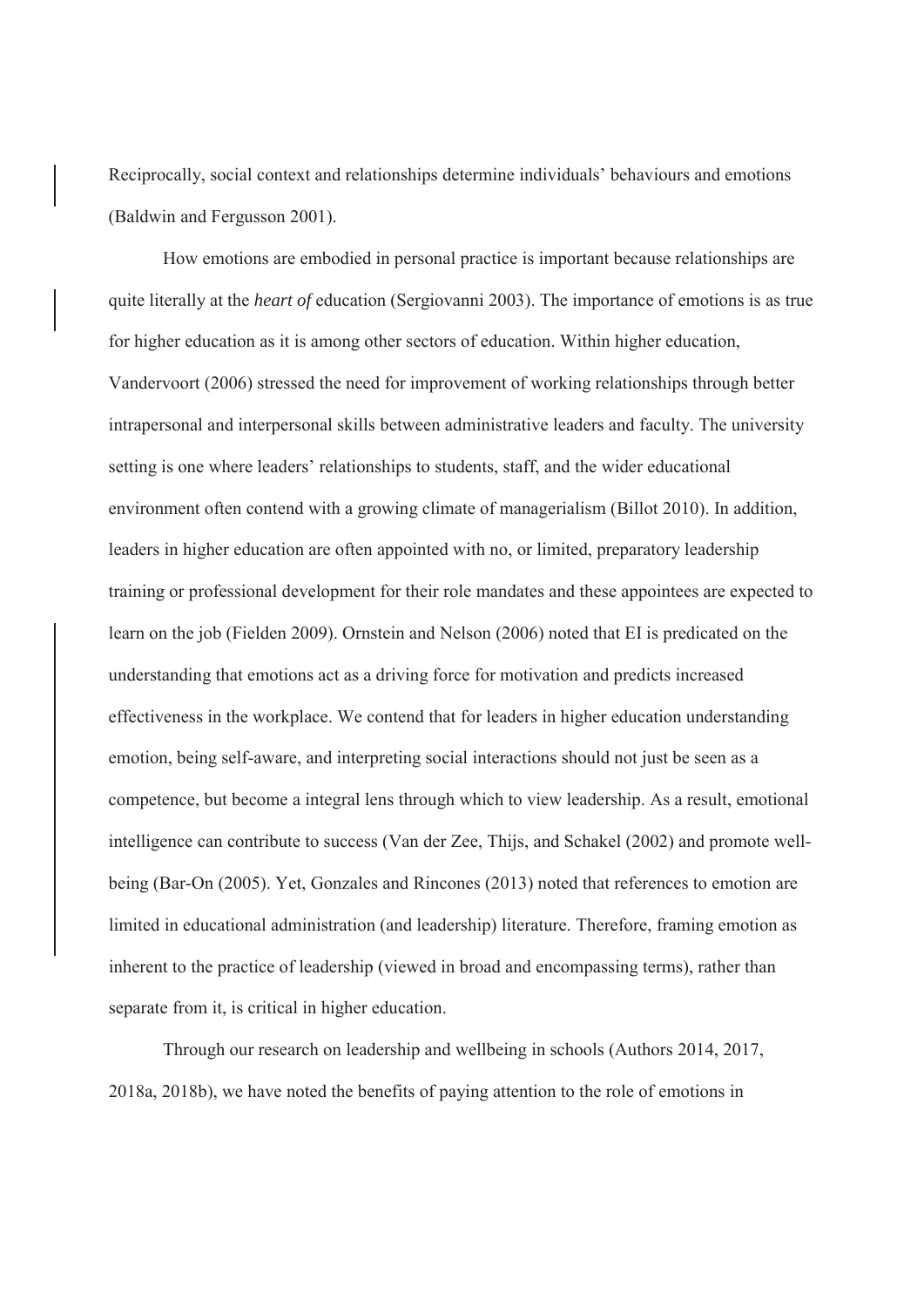leadership as a catalyst for cultivating conditions of flourishing organizations. We found that a sense of flourishing in schools was related to positive emotions which stemmed from belonging to a team of caring colleagues, enjoying the connections with colleagues at work, and collaborative climate that fostered and supported innovation and risk-taking (Authors, in press). All of these experiences were balanced with negative emotions that had resulted from dealing with stress, challenges, frustrations, disappointments, and being overwhelmed (Authors 2018a). Central to the descriptions of flourishing in schools was the important place of the leader who helped to create conditions for teachers to feel a sense of belonging, appreciation, affirmation of their contributions, and an awareness of these for others on the staff. We recognize that these work experiences were described from the perspective of teachers in public elementary and secondary schools and are not generalizable across all educational work contexts. However, we make the case that these findings affirm empirical research in positive psychology and positive organizational scholarship, where paying attention to the ways we experience positive relationships and emotions, meaning, achievement in work and life can lead to a sense of flourishing (Cameron and Dutton 2003; Fredrickson 2005; Seligman 2009).

In this conceptual article, we suggest that by capitalizing on the human desire for wellbeing at work, faculty in higher education can learn to attend to and craft one's work from a strengths-based, appreciative and positive perspective, and that leadership plays a central role in creating conditions for this to happen more often. As argued by Morrill (2007), leaders in the realm of higher education should possess positive leadership attributes. While only modest considerations have been given to positive leadership and wellbeing in higher education thus far (Harward 2016), we suggest that a recalibration or mind shift in our approaches to leadership in higher education would entail collaboration and the development of leaderful learning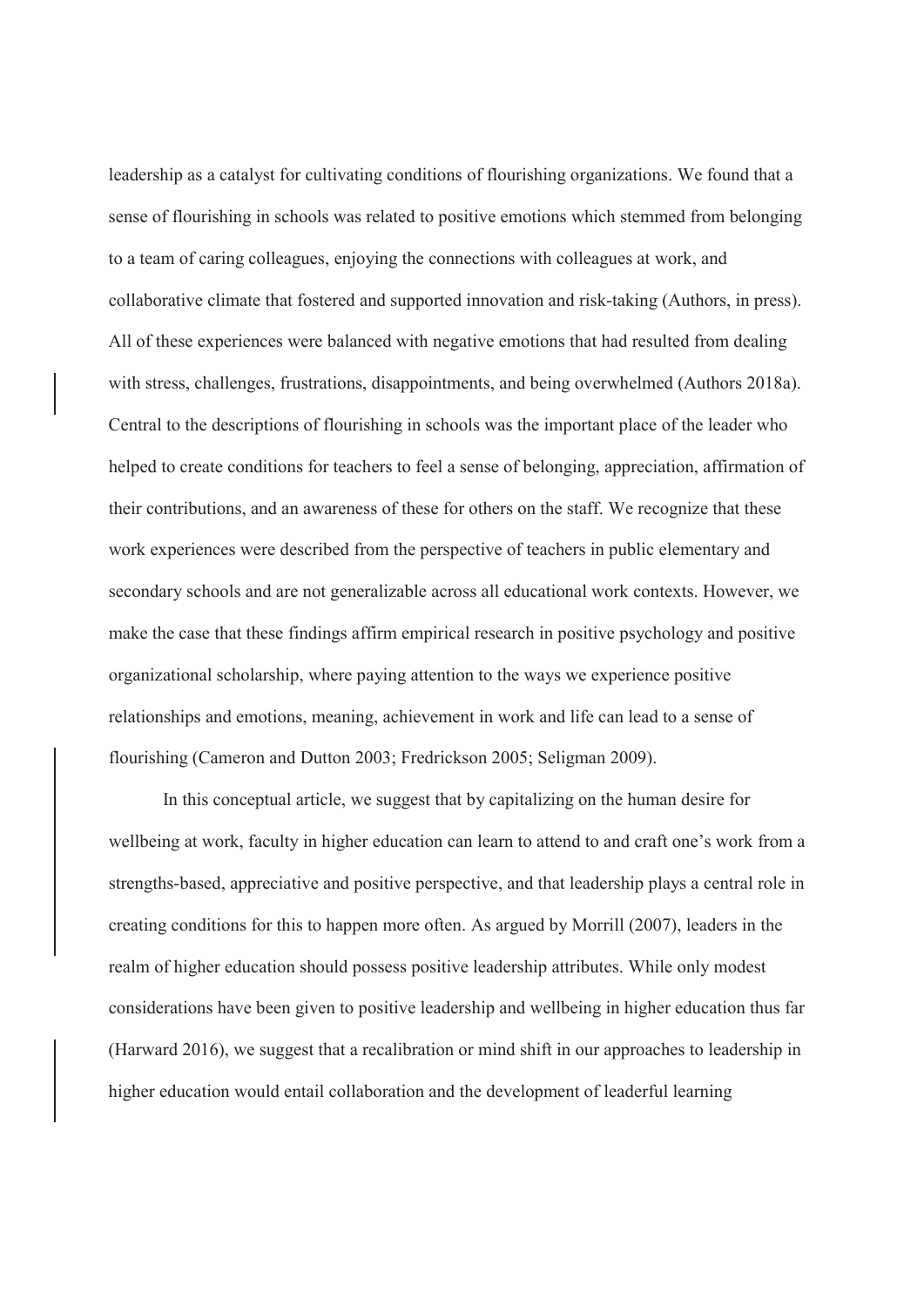communities which are underpinned by academic rigour and humanity. These shifts offer new opportunities for engaging academics and university leaders in the creation of academic environments and relationships of wellbeing for sustainable flourishing.

## **Faculty Wellbeing in Higher Education: Attending to Emotions**

Higher education leadership is often situated within the realities of academic work worlds that are experienced as competitive, stressful, and challenging. Academic leaders have a major role to fulfill within the administrative domain, including management of complex situations and stakeholders through effective planning, organizing, leading, and controlling (Coco 2011). Berg and Seeber (2016) noted the growing sense of un-wellness that they had recognized in themselves and in the statistics among Canadian academics, as they described their idea and ideal of "the slow professor." They named the creeping feeling that they had of being unwell, overwhelmed, and exhausted at the seeming endlessness of academic work in a culture of hypercompetition academic malaise. Berg and Seeber's "slow professor manifesto" aimed at resisting the neo-liberal, managerialist policies and structures that they, with others, perceived to have become the norm in universities worldwide (Ball 2012, Collini 2012). As academics, we have also experienced this sense of malaise, of never knowing if we were doing enough and knowing that there was always much, much more that could be done. In some instances, we have relied on defense mechanisms such as putting on our masks, feigning competence, and stoically putting our heads down to pull the weight of the work and push through.

Adding to the stress and depletion in work cultures in higher education is the seeming lack of collegiality and collaboration—two aspects of academic work that can add richness and enjoyment, but that require time, attention and relationships (Berg and Seeber 2016; Palmer and Zajonc 2010). As we work less and less together, we work less and less well together. As more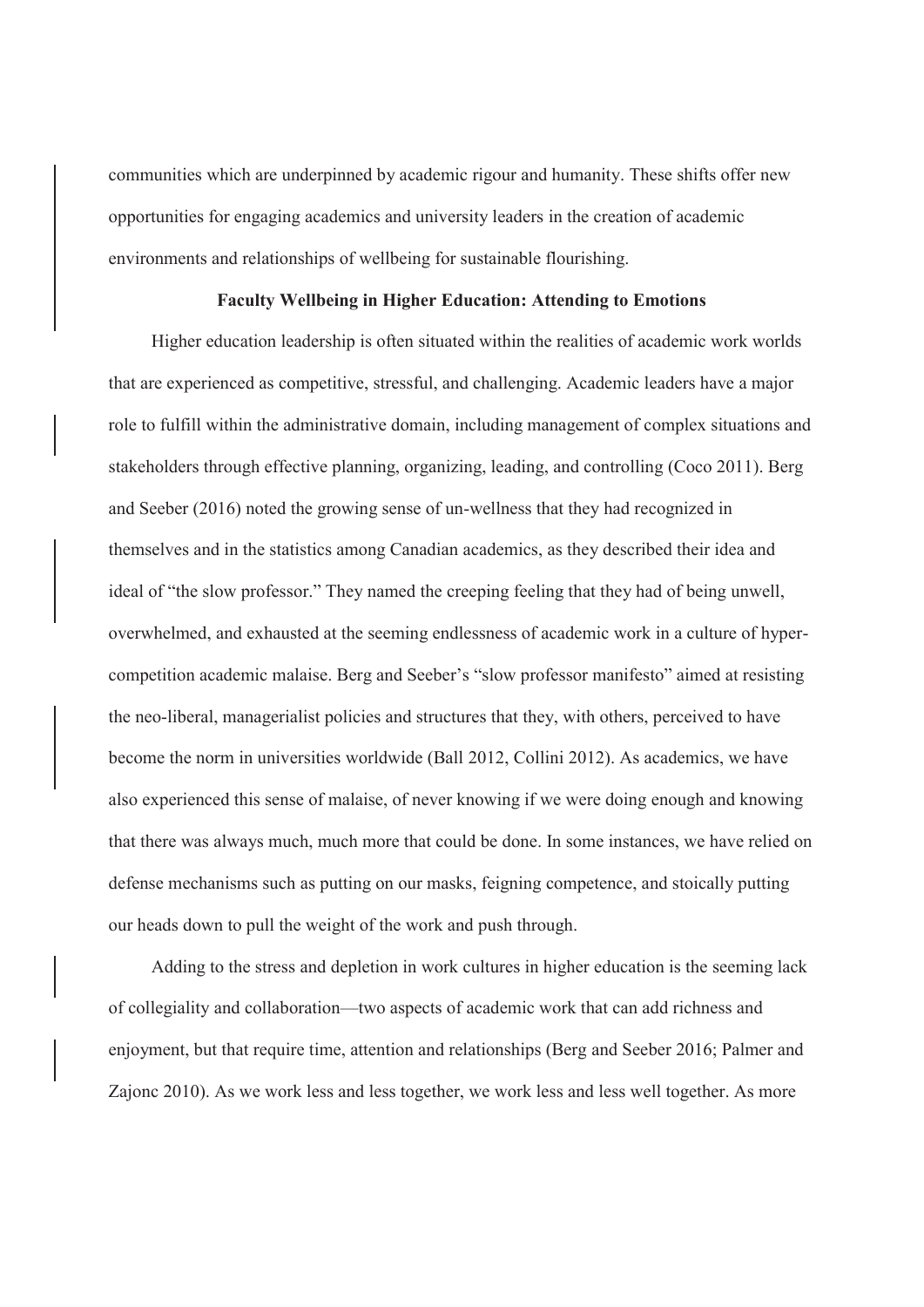of us maintain work routines that leave us feeling stressed out, overwhelmed, and on edges of dis-ease, the less we tend to seek out one another for contact, communication, or comfort. We become groups of individuals working alone and trying to do too much. As the distance between our desires for an academic life—including hard work and challenges with the exclusion of thinking times, planning times, and creating times—and the increase of managerialist drivers, isolate work patterns, and workplace dissonance, we can find our wellbeing steadily decreasing (Berg and Seeber 2016). As Ashforth and Humphrey (1993) suggested, the inconsistency between the work role demands and one's normative expectations for emotional labour result in negative impact on wellbeing.

We suggest that mindful and purposeful attention to wellbeing in and through higher education leadership offers a response to the growing body of writing on frustration, stress, and burnout across all aspects and sectors of education (Johnson and Spector 2007; Little, Simmons, and Nelson 2007; Greenberg, Brown, and Abenavoli 2016). In addition, this perspective is pivotal given that higher education leaders are mandated by roles to anticipate and effectively address the ever-increasing and wide-ranging crisis situations (Gigliotti 2016). Purposeful attention to emotional leadership can highlight and re-frame academic work toward thriving within the realities of academic work worlds that so often are experienced as competitive, stressful, and challenging. We suggest that conceiving of higher education leadership in a way that promotes, supports and orients the work lives of all faculty and staff members toward flourishing through rethinking emotions and leadership. According to Stein, Trabasso and Liwag (2000, 439) such emotion-attended understanding describes and focuses on the personal significance and meaning of events experienced in everyday interaction. People continually monitor and appraise the state of their world in an effort to detect changes in the status of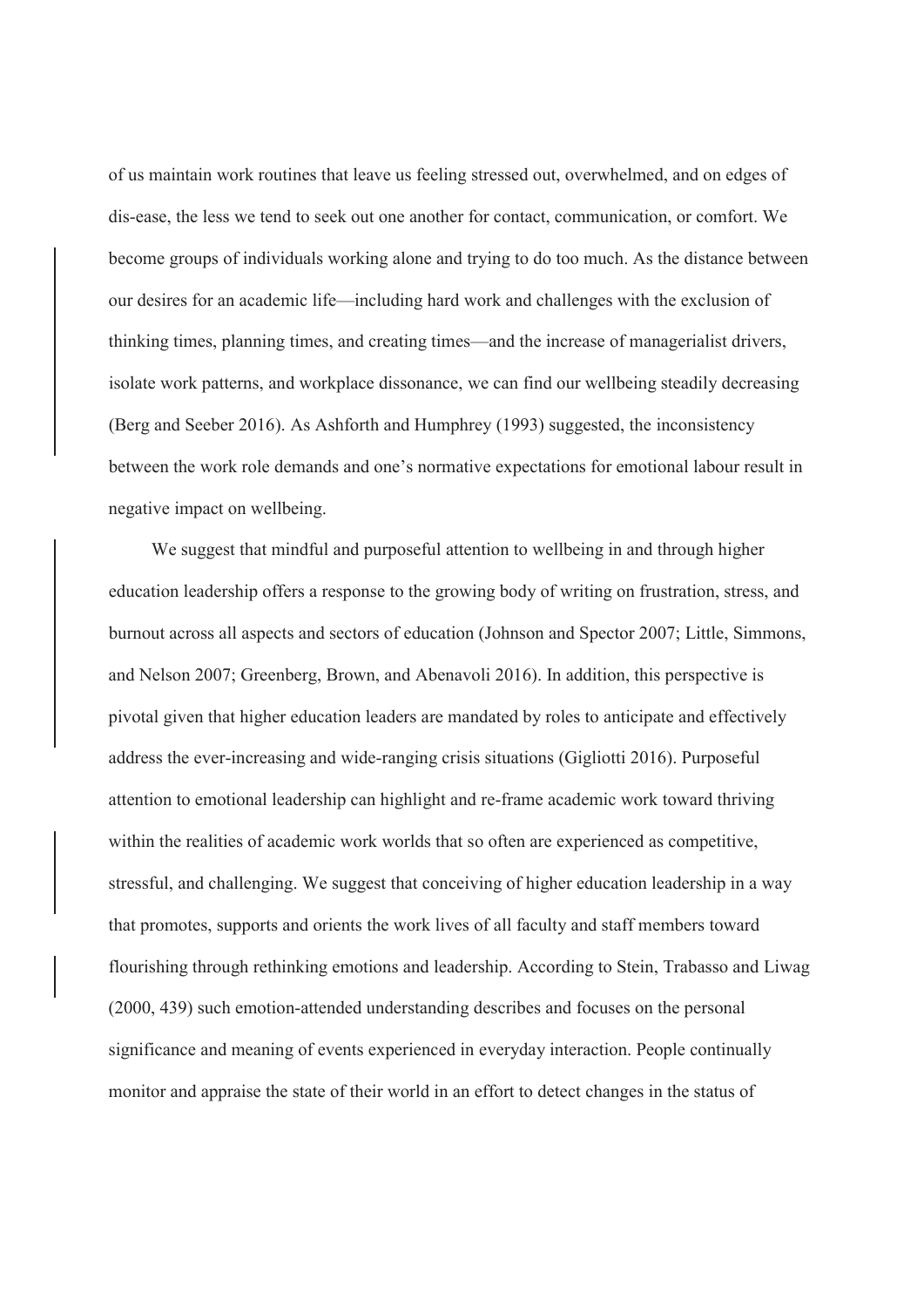personally significant goals. One of our core assumptions is that memory of an emotional event is a function of how the event was understood as it occurred. When looking at the connectedness of emotion and leadership, it is the focus on emotional understanding, which is the most important. Those in leadership positions are right at the interface of understanding, where their inherent emotions meet the social context.

At the same time, it is wise to bear in mind Fineman's (2010, 24) caveat that events "are themselves neither problematized nor deconstructed as part of a wider ethical, value or control system. Emotion is more an inside-out affair than outside-in." Understanding what works well in the work lives of higher education professionals can build on a research base of positive organizational knowledge and flourishing practices. Studies on emotions in educational leadership (Author 2009, 2015) have often encouraged and promoted a caring, reflective, holistic and collaborative approach to leading (Branson 2009; Palmer and Zajonc 2010; Smylie, Murphy and Seashore 2016; Woods and Roberts 2018). These perspectives are confirmed by related strength-based and appreciative research from positive organizational scholarship (Dutton and Ragins 2009, Lillius et al. 2009, Worline and Dutton 2017).

# **Strengths-based, Appreciative, and Positive Perspectives**

 Flourishing perspectives draw from the positive organizational scholarship and positive psychology; two fields of study that focus on the goodness, virtuousness, resilience and other positive traits, as opposed to finding and fixing the deficits or weaknesses in organizations, groups and individuals (Ben Shahar 2008; Cameron 2012; Carr 2004; Roberts and Dutton 2010). Attention to flourishing does not deny the realities of challenges or difficulties inherent in life and work; nor does this approach turn away from suffering or stories of pain that emerge in all systems that are designed and lived out by and with humans. Additionally, this perspective does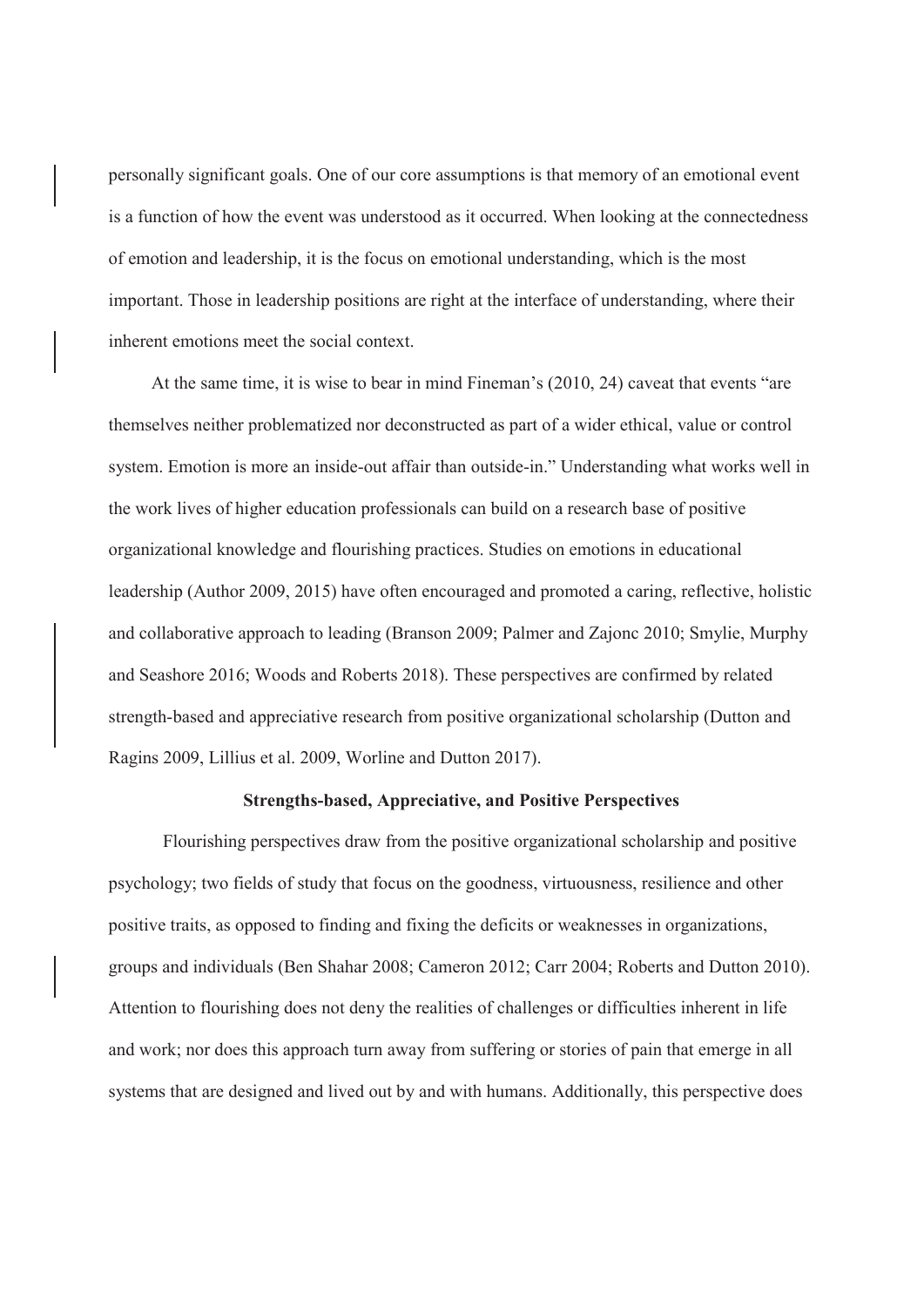not require individual faculty members or leaders to be superficially optimistic nor naively positive. Rather we acknowledge that in higher education work, as in life, there are diverse experiences from suffering and languishing to thriving and celebrating. For example, there are also diverse mediating personalities that range from optimistic to pessimistic, for example. The findings from the positive sciences emphasize that within all human experiences and personalities there are opportunities to respond and adapt to the realities of our lives in different ways. Further, we have the capacity to experience our work lives in multiple ways and, because these are within our realm of control, we can adapt them toward what provides us with a sense of flourishing (McGonigal 2016, Seligman 2009).

Wheatley (2017) argued that there are many filters, or ways of seeing the world, and that we can notice our own filters when we pay attention to who we are, what matters most to us, and to what triggers us; these can help us determine a clearer way forward. We can choose to work in ways that move us in the direction of our values, even when we may not see those values reflected by others in our work or life communities. We argue that it is important for formal leaders to exert influence through overtly framing conversations, experiences, meetings, and events from a filter that gives emphasis to flourishing in higher education work contexts. Choosing to notice and, with intention, describe to others the life-giving, energizing, and purpose-aligned opportunities in our work are catalysts for others to do the same will bring about what Cameron (2008) described as a virtuous cycle in organizational cultures. Intentional focus on flourishing matters for the recognition and realization of wellbeing as a dimension of the greater purpose of higher education and to the wholeness of those participating (Harward 2016).

As a way of intentionally shifting to attending to what goes well and what makes higher education institutions flourish, we suggest the use of an appreciative inquiry approach.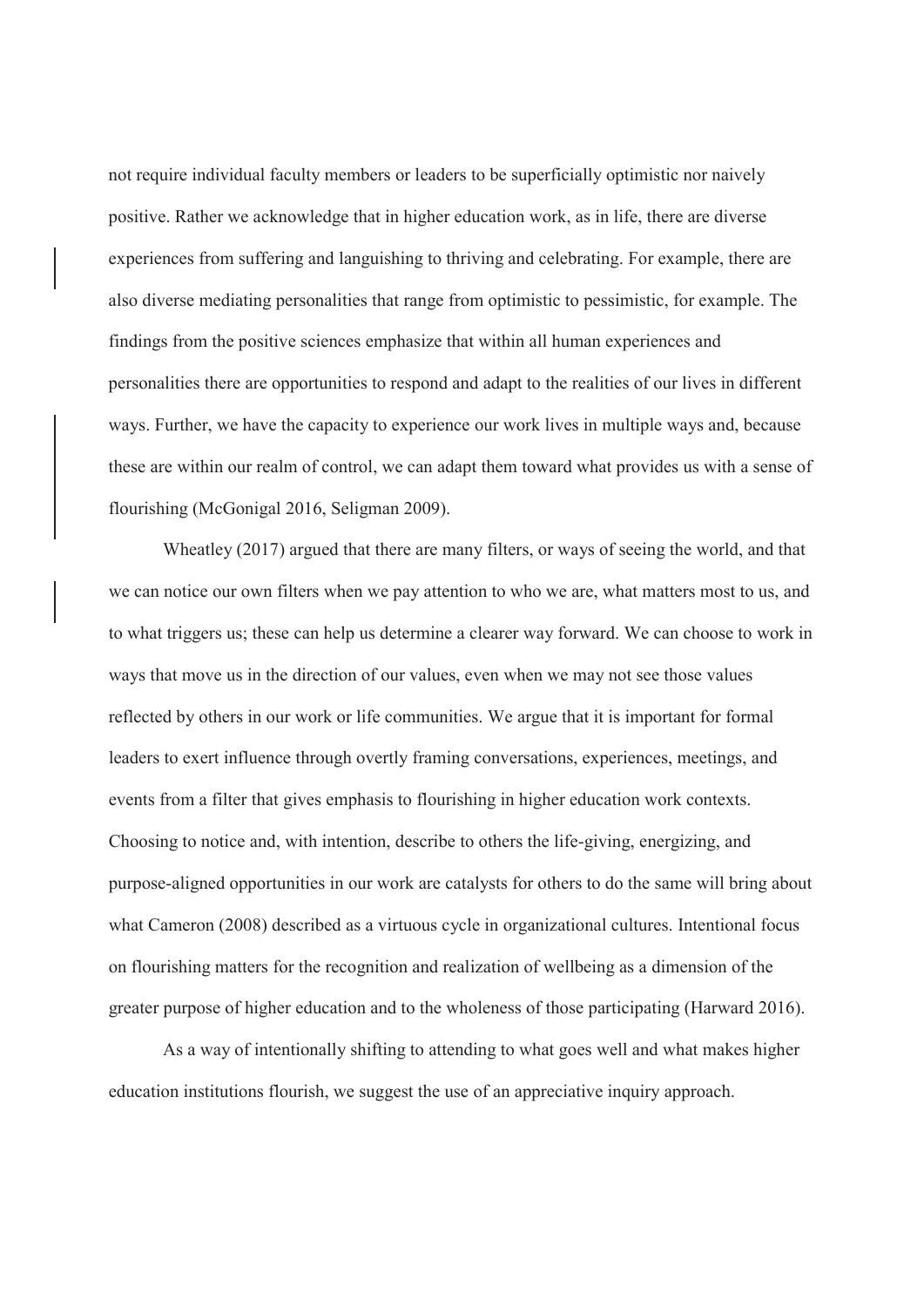Appreciative inquiry (AI) is an approach to change wherein one shifts understanding in a fashion that thinks of higher education organizations as living systems (Cooperrider and Shrivasta1987; Dickerson 2012; Whitney and Trosten-Bloom 2010). This approach has become an established process for positive change in organizations (Whitney and Trosten-Bloom 2010). Cooperrider and Godwin (2010, 19) stated:

AI involves systematic discovery of everything that gives 'life' to a living system when it is most effective, alive, and most capable in economic, ecological, and human terms. AI involves, in a very artful and disciplined way, the craft of asking questions that strengthen a system's capacity to apprehend, anticipate, and heighten positive potential.

In our experience of higher education leadership, there has been a tendency to focus on the causes of problems and the pursuit of means to quench or ameliorate these causes. When the deficit-based approach is used, leaders give strict attention and energy to pathologies, which inevitably produces cultures of defensiveness, emotional negativity, and low tolerances for creativity and risk. An appreciative leader's approach asks: What is working? How might we get more of this? and What might success look like? In our research, we have noticed that people are inspired to live and work into their preferred futures by imagination, warranted hope and acknowledged emotions; that rational-technical problem-solving is efficacious when socioemotional resistance, fears, or struggling are first displaced, reduced or replaced. Or course, we recognize the importance of a holistic perspective on leading with emotions, where leaders do not act in a vacuum and attention to the physical, social, emotional, intellectual, and diversity aspects of leadership are necessary.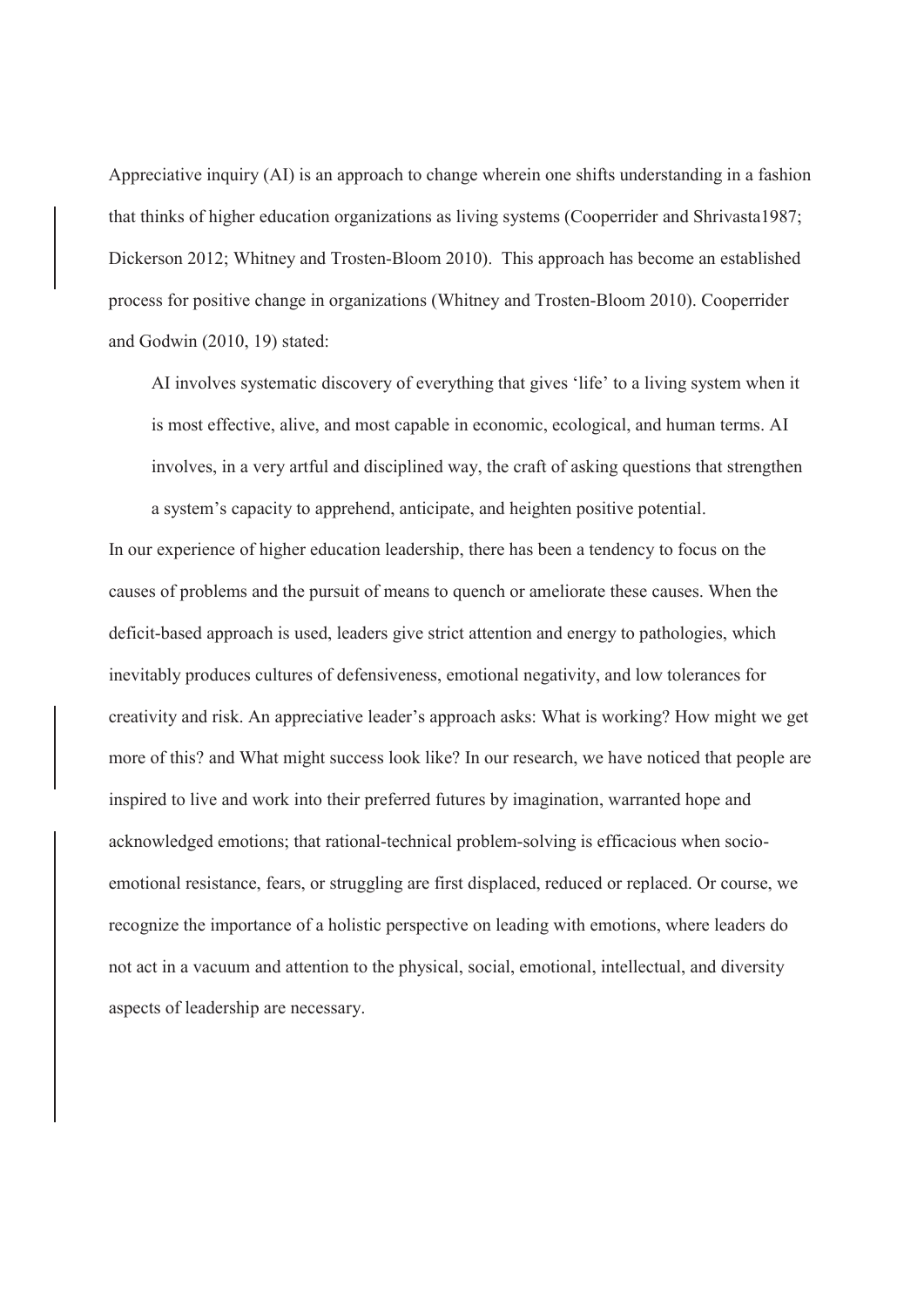#### **Leading with Emotions for Wholeness in Higher Education**

As higher education leaders learn to notice and nurture flourishing in themselves and others, as part and function of their roles and as a means of influence on their work cultures, there is a consequential turn to growth, improvement and workplace engagement. Schaufeli et al. (2002, 74) suggested that work engagement might be seen as "a positive fulfilling work-related state of mind that is characterized by vigor, dedication, and absorption." Similarly, Kahn (1992) suggested that engagement is a state of mind; whereby, faculty display behaviours that are consistent with the conversion of high energy into aspects of job performance (physical, cognitive, and emotional). Gruman and Saks (2011) saw engagement as a situation where faculty and staff members display emotional connectedness with fellow employees, cognitive valiance, and a high degree of passion for work. According to Gruman and Saks (2011), the following elements affect an employee's personal engagement: meaningfulness of work, psychological safety, and psychological availability. Through engagement, leaders are able to inspire and guide others in an organization. Parrish (2015) viewed this as an important trait of emotional intelligence, through which higher education leadership positively influence, motivate and direct others to achieve to their full potential and thus meet the needs of the institution and situation or circumstance.

Nillson and Paddock (2014) described the work of paying attention to the emotional experiences at work as 'inscaping.' Borrowed from poetry roots, where the term referred to the invisible structures or essences of things, these authors used the term to refer to the essentiality of interior experiences as integral to understanding exterior experiences, such as social innovations in organizations. They wrote, "we define organizational inscaping as the practice of surfacing the inner experiences of organizational members during the normal course of everyday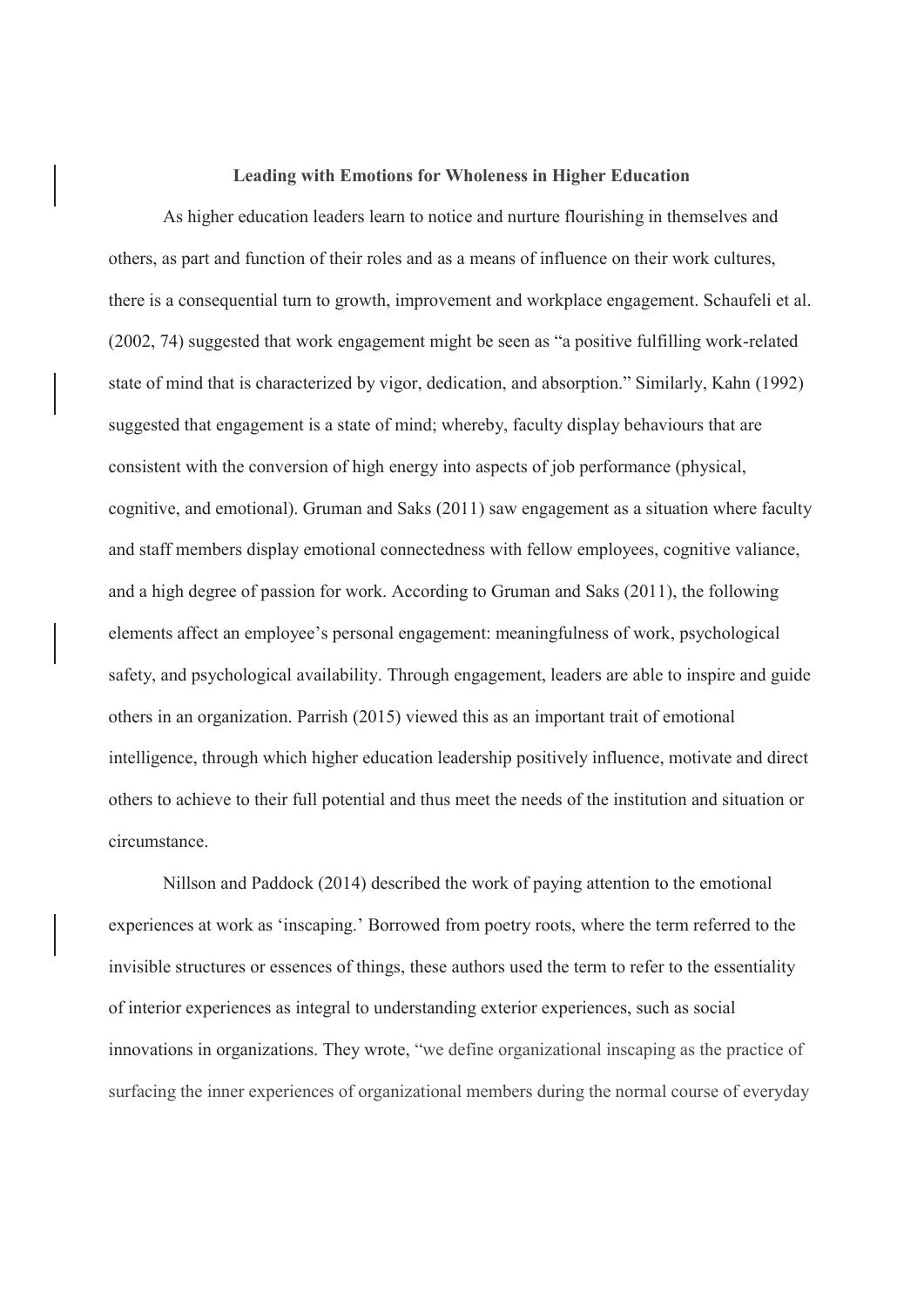work. By 'inner experiences,' we don't mean just emotions. We mean everything that makes up our inner lives: ideas and intuitions, aspirations and fears, values and memories" (2014, 46). As Nillson and Paddock (2014) suggested, inscaping in an organization can infuse the system with life-giving energies and supports for a fully human experience, and this generativity leads to new thinking, new ways of connecting, and new ways of engaging together toward a common purpose. They described:

Work inscaping brings energy and creativity to an organization. As people gain the freedom to express the hopes, fears, questions, and concerns that they have about their work, the space for divergent thinking expands around them. What's more, because work inscaping fosters unusually frank relationships, people develop a nuanced and appreciative understanding of each other. This understanding allows them to move together through difficult new terrain in a way that accommodates their specific strengths and flaws. (2014, 50)

Inscaping creates spaces for sharing inner experiences about what matters most to us and can cultivate exterior conditions for shifting toward new learning and innovation "as the positive energies and diverse experiences and views combine toward new ways of thinking and being together, essentially toward transformation" (Nillson and Paddock 2014, 52).

Effective higher education leaders know how to manage their emotions and the emotions of others (Herbst 2007). Similarly, Modassir and Singh (2008) found that leaders who develop their EI skills of relationship management and key social awareness, could develop sincerity and helpfulness among their followers. Leaders' expressions of positive emotions have been found to have a positive impact on groups (Bono and Ilies 2006) and to motivate and inspire followers through the contagion process (Groves 2006) and also to foster collegiality. According to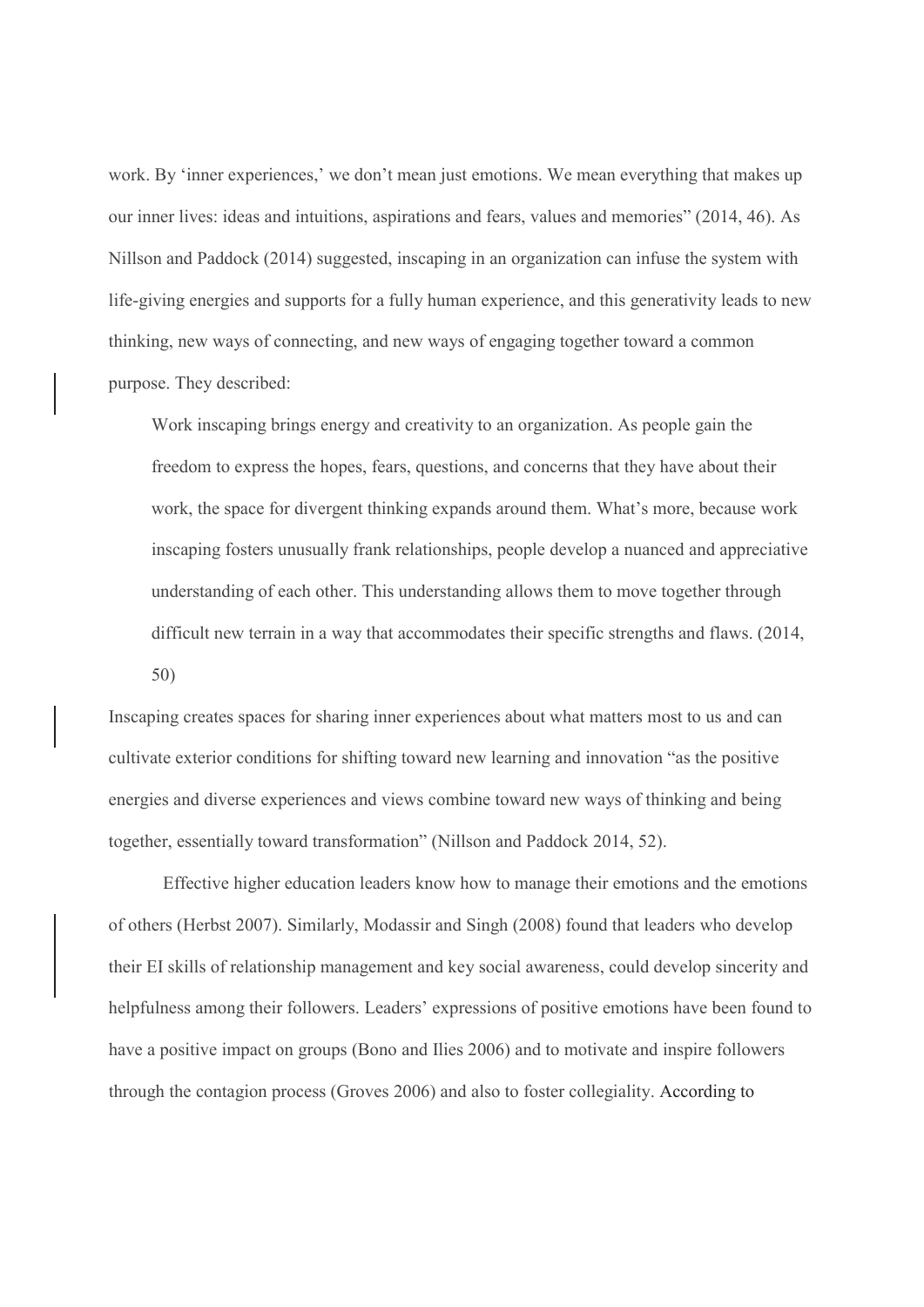Gonzales and Terosky (2016), colleagueship (collegiality) has been attributed to the improvement of results in areas such as teaching delivery, research opportunities, and career management. Su and Baird (2017) suggested that post-secondary institutions promote and implement collegial practices. The rationale for the recommendation is the positive outcomes found in literature of collegial practices in academic departments. These positive outcomes include organizational improvement results in teaching, efficacy, and trust (Shah 2012; Gonzales and Rincones 2013). Ayo and Fraser (2008, 57) claimed, "the most significant resource and expense in HE lies with the institution's staff and their collective ability to support one another in transformative learning."

 In our research, we engaged with groups of educators who operated at a different level of energy, enthusiasm, and innovation in their work; and, they credited that vitality to the opportunities afforded educators to share the wholeness of themselves as part of the work they do together in the schools. For these groups, cultivating genuine and meaningful human relationships had led to growing the conditions necessary for them to innovate together in their work (Authors 2018). In educational settings, Jarzabkowski (2002) acknowledged the importance of professional relationships and interactions among colleagues and suggested that collegiality also incorporates a social and emotional dimension. She argued that while the professional activities are largely geared towards the rational and instrumentalist goals of the organization, the social dimension advances and nurtures the personal relationships among colleagues, which may positively impact both organizational and personal goals such as developing a preferred culture. Collaboration in higher education leadership has also been emphasized. Exhibiting positive leadership, constructive communication, and cooperative collaboration appears to be vital to a higher education leader's long-term satisfaction and success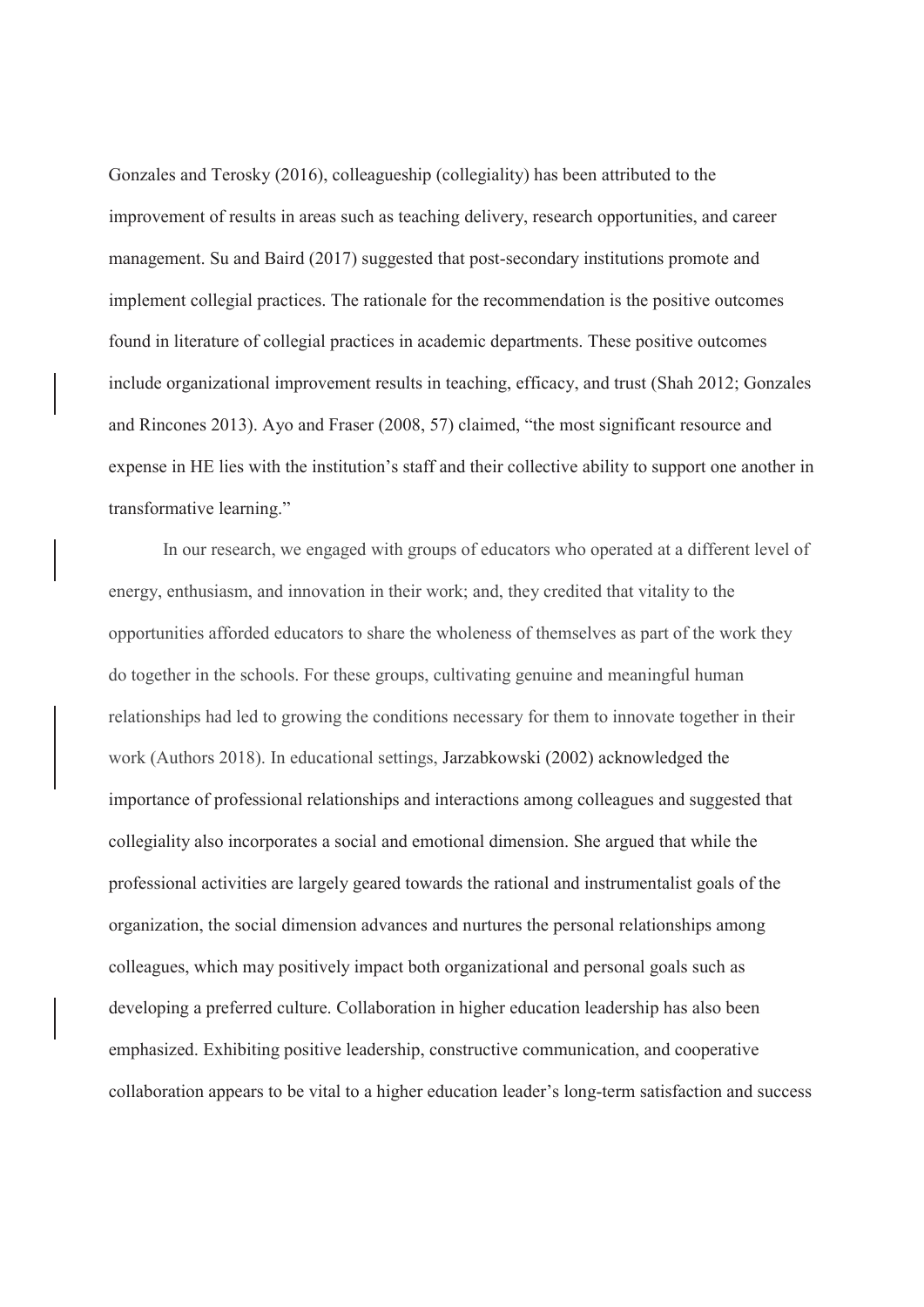(Coco 2011). Similarly, Gonzales and Terosky (2016) found that colleagueship had five functions in higher education context: (1) the improvement of teaching; (2) extending disciplinary learning, often through interdisciplinary connections: (3) securing faculty research agendas; (4) career management; and (5) friendship. Engaging authentically and holistically in teaching, research, and service in higher education reflects the value of relationships at work, the importance of attending to the inner landscape of our lives as essential to our work, and the potential and promises of appreciative and positive approaches and perspectives at work. These values resonate with writing and research that highlight the importance of work as an opportunity for fuller human development (Palmer and Zajonc 2010).

Many stories and descriptions of flourishing in our research recounted moments of connections as part of a staff whose members care deeply about each other and their awareness of the importance of the work they do for their students and colleagues. Beyond a sense of collegiality, stories of collaborating with others to provide engaging and meaningful learning for their students were readily shared. Professional interactions with their colleagues were cherished. The stories of flourishing were also linked to a sense of professional autonomy, of feeling valued for their experience and wisdom as a teacher, and a feeling that they are trusted to make the best choices and decisions for their students (Authors 2016). For some, this sense of autonomy was also linked to a feeling of freedom to take risks in their teaching for the sake of improving student learning, to work outside the box towards improving student engagement in learning. For these educators, this autonomy to innovate in their teaching was integral to what it meant to them to flourish in their work (Authors 2018b). Various stories of commitment, love, and care for their students, their colleagues, and for their communities reflect our research findings that experiencing genuine care, concern, and friendship from others at work more generally are key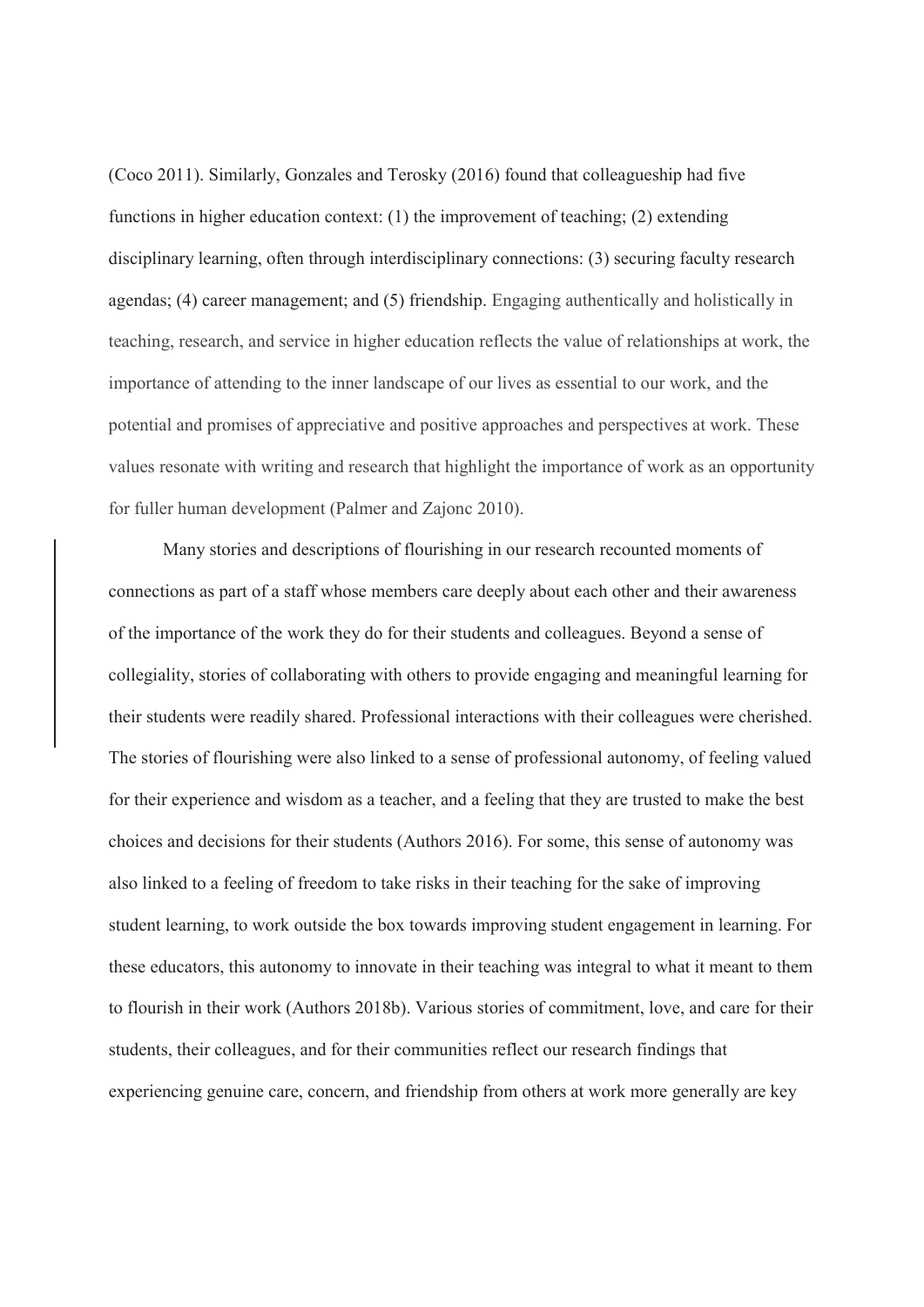indicators of work satisfaction or happiness (Helliwell 2006).

Academia is a particular work environment that can offer autonomy, collaboration, creativity as faculty build teaching, research, and service portfolios that create the container within which faculty carry out their work. This work container can also feel quite managed and constrained when the academic values and ideals appear to be marginalized or sacrificed for exogenous and other institutional demands that may not seem to be aligned with teaching, learning, and research goals. Workplace stress for educators often occurs as a sense of autonomy decreases with the increase of workplace demands that do not seem to be supported with sufficient or appropriate resources (Acton and Glasgow 2015; Greenberg, Brown and Abenovali 2016). Leaders who scored higher on managing emotions in themselves and others (i.e., have higher emotional intelligence) were able to engage in higher quality social interactions and less conflictual relationships with others (Lopes, Salovey, Côté, Beers, and Petty 2005)

Attention to our emotions and the ways we work individually and together can offer insights into how we might exert our agency within our roles, crafting conditions for flourishing for ourselves and for others. While we suggest that individual and collective agency for noticing, nurturing, and sustaining wellbeing is a reasonable responsibility for leaders and those working within higher education, these systems ought to assign the responsibility for facilitating and focusing on wellbeing as highly important functions (Acton and Glasgow 2015; Greenberg, Brown and Abenovali 2016,). Wellbeing often plays out in the liminal spaces between us, in our relationships, interactions, and expectations, in our common goals, hopes, and dreams. Wellbeing is an individual and an organizational quality (Greenberg et al. 2016) that can be animated through leadership.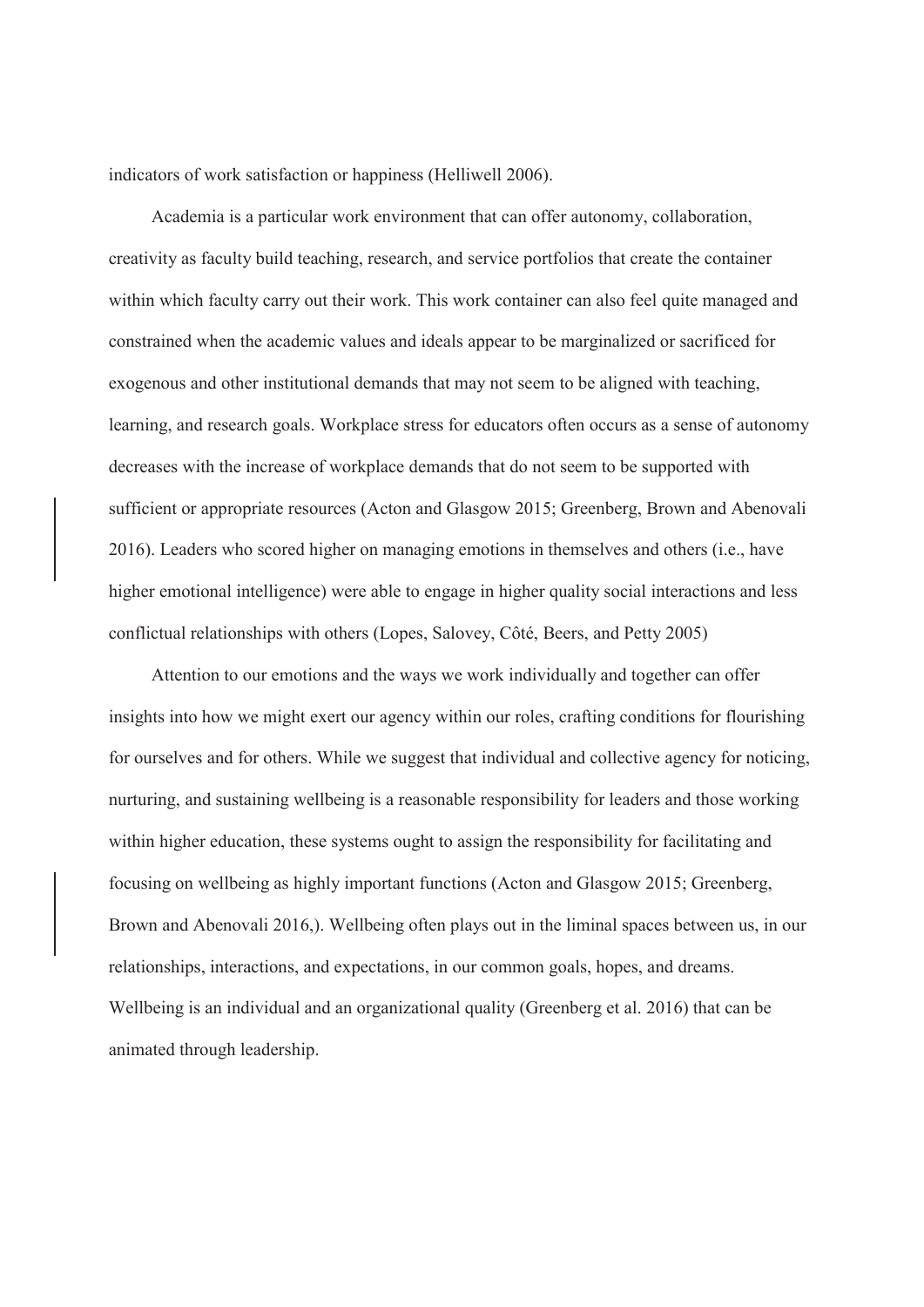Leadership for shifting unhelpful habits to increased wellbeing at work for self and others is a critical function all constituents in high education settings. For each of us to be well, we need to live and work in systems that value wellbeing for all; where there is a sense of humanness that values and encourages wholeness, aliveness, meaningfulness, belongingness, and many other qualities and traits. Positive leadership for wellbeing may provide opportunity to create conditions for agency and involvement, for voice and choice, for respect and kindness all within high expectations for academic work that meets agreed upon criteria in terms of amount and quality in research, teaching, and service. Positive leaders create spaces and opportunities for faculty to notice, speak to, and shift away from the structures and processes that reward individualism, hyper-competitivism, and incivility towards colleagues in the name of academia, collegial governance, and collective agreement. One of the challenges of addressing subjective experiences, such as wellbeing, is that there is no one way of defining or describing the construct nor its associated sources and processes. Beyond the implications of diversity among personal preferences and personalities for how we experience wellbeing (Lyubomirsky, 2006), there are bias and privilege differentials in all workplaces that make it difficult for some to experience wellbeing in ways that others might. With the societal lenses turned toward addressing implicit bias and discrimination, we also recognize the importance for ongoing examination of how workplaces can be equitable and inclusive spaces for all aspects of work life, including opportunities to experience wellbeing.

Attention to the constraints and barriers within the system that minimize and negate opportunities for some while maintaining opportunities for others is critical leadership work. We suggest that this work can include attention to fostering and maintaining structures that also engaging a sense of respect, equity, justice, compassion, kindness, consideration, among many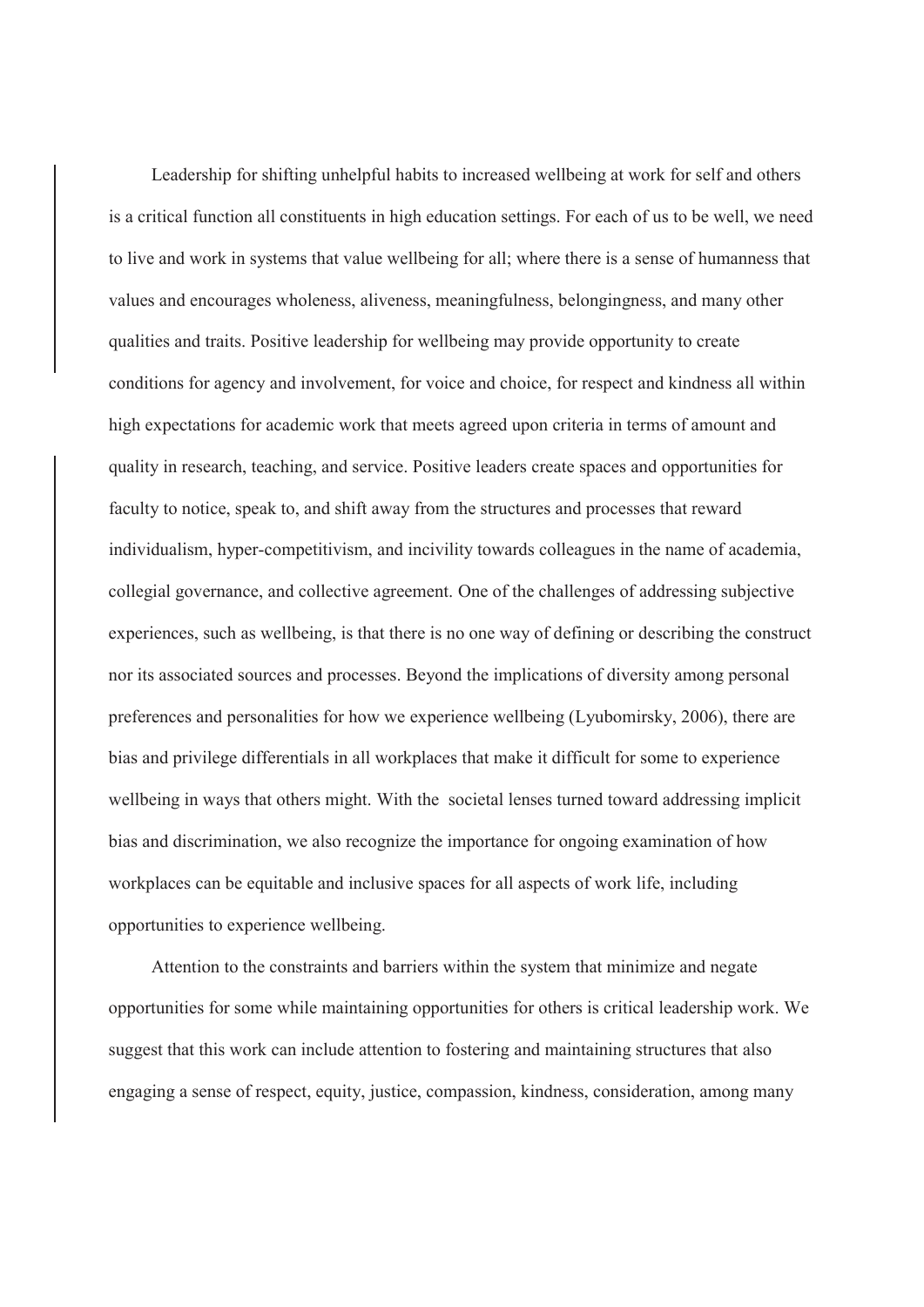other positive traits and qualities that we can extend to ourselves and each other in our work. Palmer's (2007, 2) writing on the importance of, and the vital need for, authenticity, integrity, and identity as educators resonates deeply with us. This is especially expressed by his notion that "we teach who we are," and this is linked to leadership. Positive leadership is about seeing self and others in thoughtful, open, and real ways; so that we come to see each other as humans on a learning journey, each of us with much potential and great offerings, but also with many flaws and challenges. This mutual seeing can become a space of learning, if there is a relational grace (Palmer 2004) extended to each other through compassion and trust such that we grow together. This is also reflected in Whiteheads' living theory approach to education (1989), which starts from the aim of improving practice by noticing educational influences that shape and contribute to who we are and who we want to be educators. In a living theory approach to leading, we ask how we can improve our practice and contribute to growing love and humanity within and around us. The inquiry is initiated from with/in, but inevitably leads to engaging with others to understand ourselves and our influences in and on the larger community (Whitehead 2009).

#### **Concluding Thoughts**

 In this article, we have assumed that leaders in higher education have a role to play in the living ecosystem of the social constructed workplaces of faculty, staff and students. We have emphasized the human side of the sector and offered that the emotional dimension of humans being who they are must become a primary focus for those seeking to foster conditions for flourishing in higher education. While there may be a propensity to privilege the mind and capacities of rationality and problem solving, amidst the tremendous transformations and tensions in this sector, we offer that attention to positivity, emotion and engaging with others in ways that enlivens a sense of belonging, appreciation, and meaningfulness at work is likely to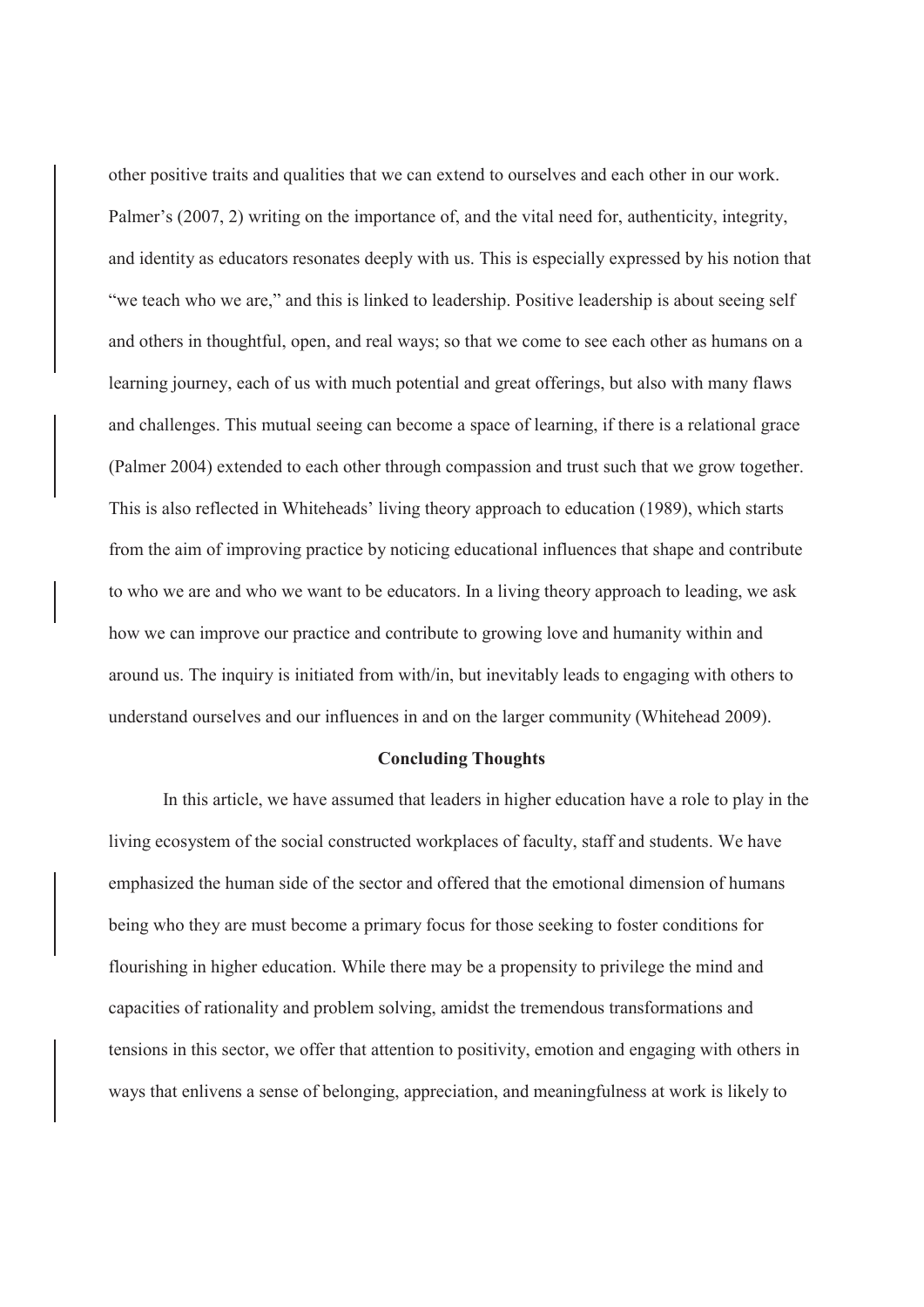account for our greatest prospects for nurturing and sustaining wellbeing and collective flourishing. This is especially pertinent in the times of crises and unprecedented changes, which can bring about the worst of emotional labour resulting in stress, burnout, despair, depression, and decreased mental health. As we finish this writing, we are each impacted by the challenges, stressors and lingering fears and uncertainty associated with the COVID-19 pandemic that has brought a mandated shift in higher education working environments to move entirely online. This sudden and broad move to remote work and online engagement with colleagues at a time of crisis serves as an important reminder that studies of leadership and emotions in higher education should include inquiry into leading on and through online environments. Additionally, the resurgence societal movements in response to the crisis of ongoing evidence of systemic racism and biases requires an attention in research and practice to ensuring that equity and inclusion have a central place in any model or theory of wellbeing at work. Finally, we have suggested that leadership in academia can create conditions in their work cultures that shift toward wellbeing of whole persons, even during these times of hyper-managerialism and neo-liberal demands. While these shifts may not offer the necessary large-scale changes to our systems, these do offer smallscale changes that make a difference for the people with whom they work and serve.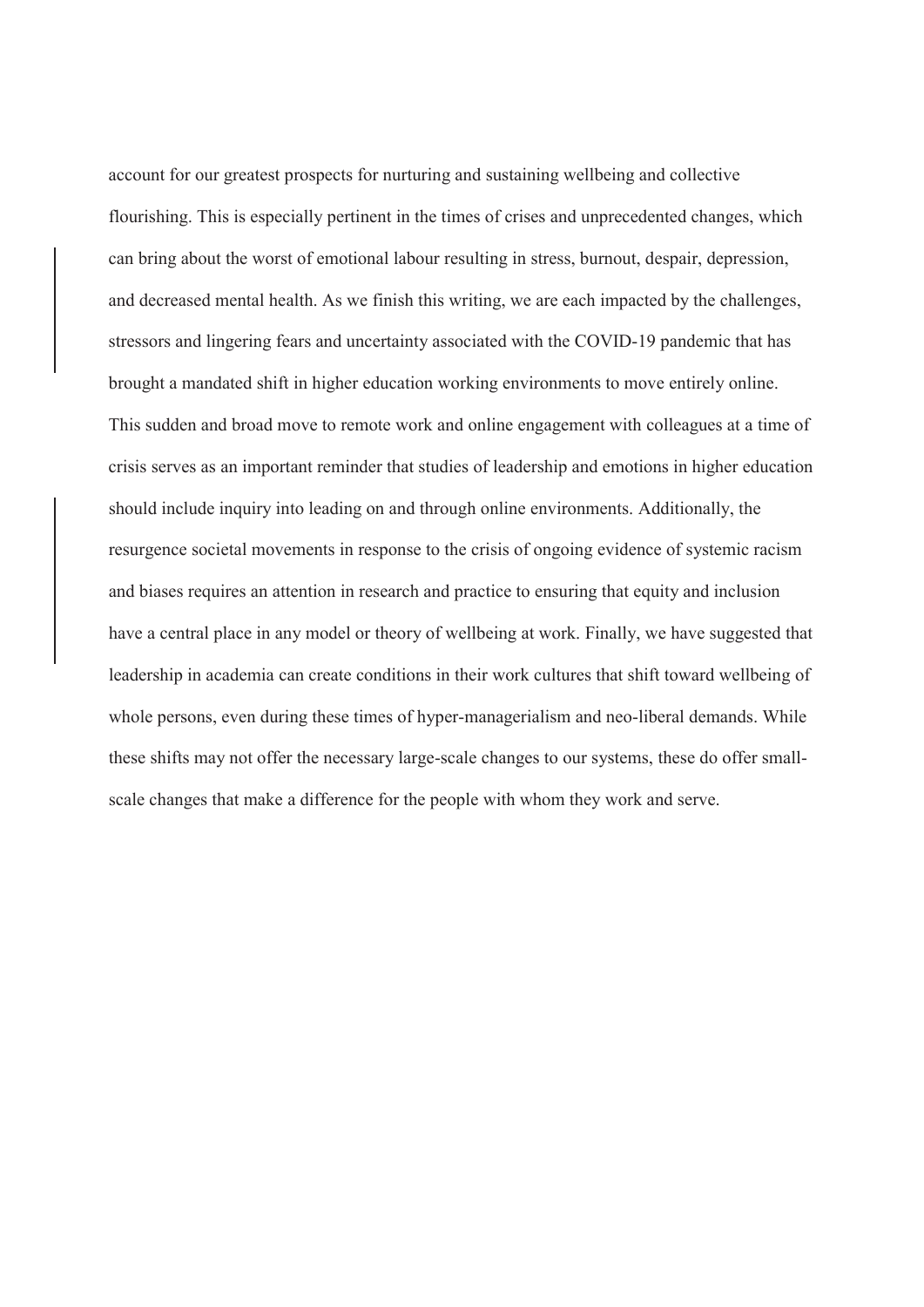## **References**

- Authors. 2009
- Authors. 2014
- Authors. 2015
- Authors. 2016
- Authors. 2017
- Authors. 2018a
- Authors. 2018b
- Authors. 2019
- Authors. in press
- Acton, R., and P. Glasgow. 2015. "Teacher wellbeing in neoliberal contexts: A review of the literature." *Australian Journal of Teacher Education* 40 (8): 99-114.
- Ashforth B. E., and R. H. Humphrey. 1993. "Emotional labor in service roles: The influence of identity." *Academy of Management Review* 18 (1): 88-115.
- Ashkanasy N. M., and M. T. Dasborough. 2003. "Emotional awareness and emotional intelligence in leadership teaching." *Journal of Education for Business* 79: 18-22.
- Ashkanasy, N. M., and A. Dorris. 2017. "Emotions in the workplace." *Annual Review of Organizational Psychology and Organizational Behavior* 4 (1): 67–90.
- Ashkanasy, N. M., C. E. J. Härtel, and W. J. Zerbe. eds. 2000. *Emotions in the workplace: Research, theory, and practice*. Westport, CT: Quorum Books.
- Ayo, L., and C. Fraser. 2008. "The four constructs of collegiality*.*" *International Journal of Evidence Based Coaching and Mentoring* 6 (1): 57-65.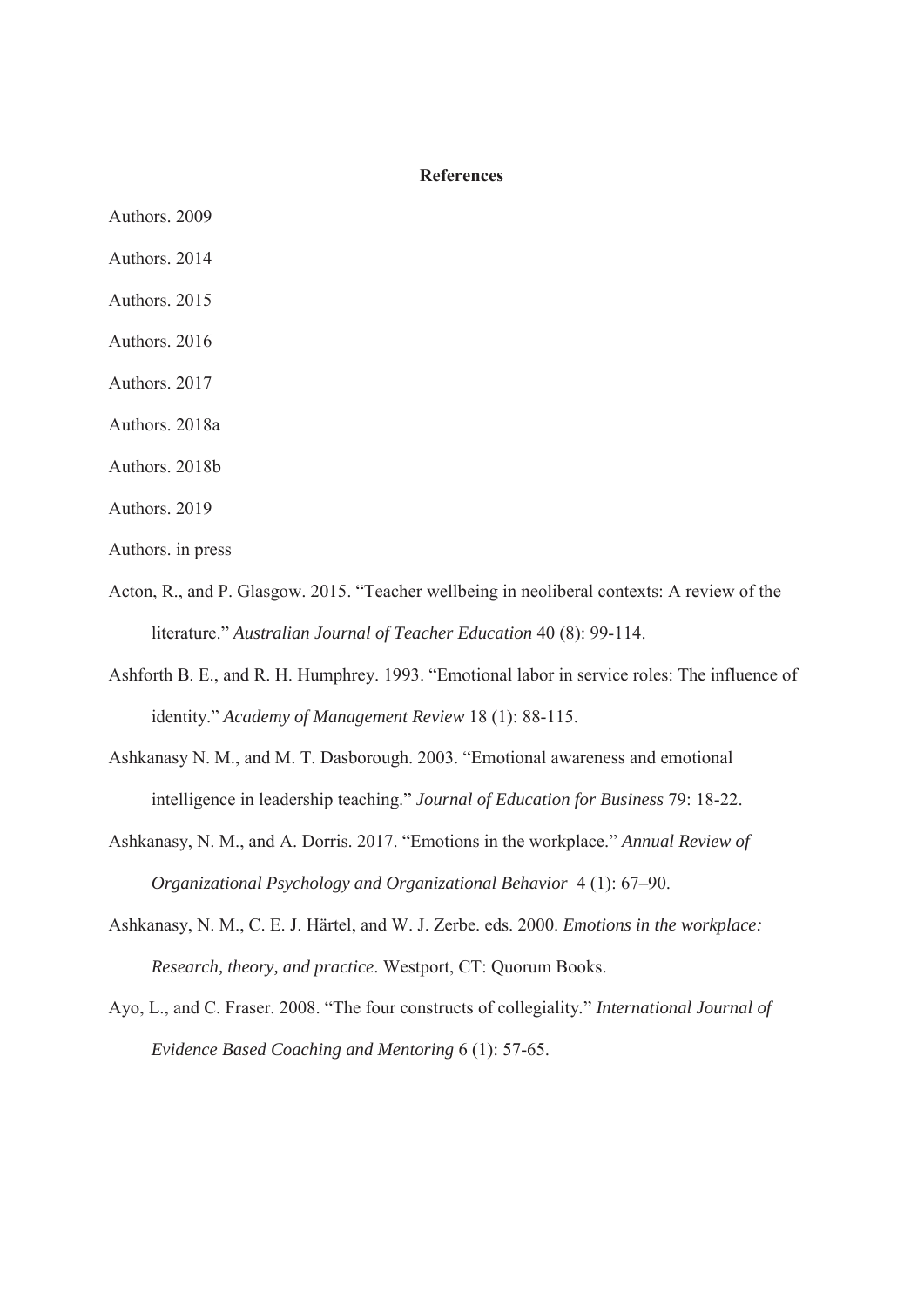- Bakker, A. B. and W. B. Schaufeli. 2008. "Positive organizational behavior: Engaged employees in flourishing organizations." *Journal of Organizational Behavior* 29 (22): 147-154.
- Baldwin, M. W., and P. Fergusson. 2001. "Relational schemas: The activation of interpersonal knowledge structures in social anxiety." In *International handbook of social anxiety: Concepts, research and interventions relating to the self and shyness,* edited by W. R. Crozier and L. E. Alden, 235–257. New York, NY: Wiley.
- Ball, S. J. 2012. *Global Education Inc. New policy networks and the neo-liberal imaginary*. London, UK: Routledge.
- Bar-On, R. 1997. *The Emotional Intelligence Inventory (EQ-i): Technical manual*. Toronto, ON: Multi-Health Systems.
- Bar-On, R. 2005. "The impact of emotional intelligence on subjective well-being" *Perspectives in Education* 23 (2), 1-22.

Ben-Shahar, T. 2008. *Happier*. Maidenhead, UK: McGraw-Hill.

- Berg, M., and B. Seeber. 2016. *Slow professor: Challenging the culture of speed in the academy*. Toronto, ON: University of Toronto Press.
- Billot, J. 2010. "The imagined and the real: Identifying the tensions for academic identity." *Higher Education Research and Development* 29 (6), 709–721.
- Bono, J. E., and R. Ilies. 2006. "Charisma, positive emotions and mood contagion." *The Leadership Quarterly* 17: 317-334.

Branson, C. 2009. *Leadership for an age of wisdom*. Dordrecht, The Netherlands: Springer.

Brief, A. P., and H. M. Weiss. 2002. "Organizational behavior: Affect in the workplace." *Annual Review of Psychology* 53 (1), 279–307.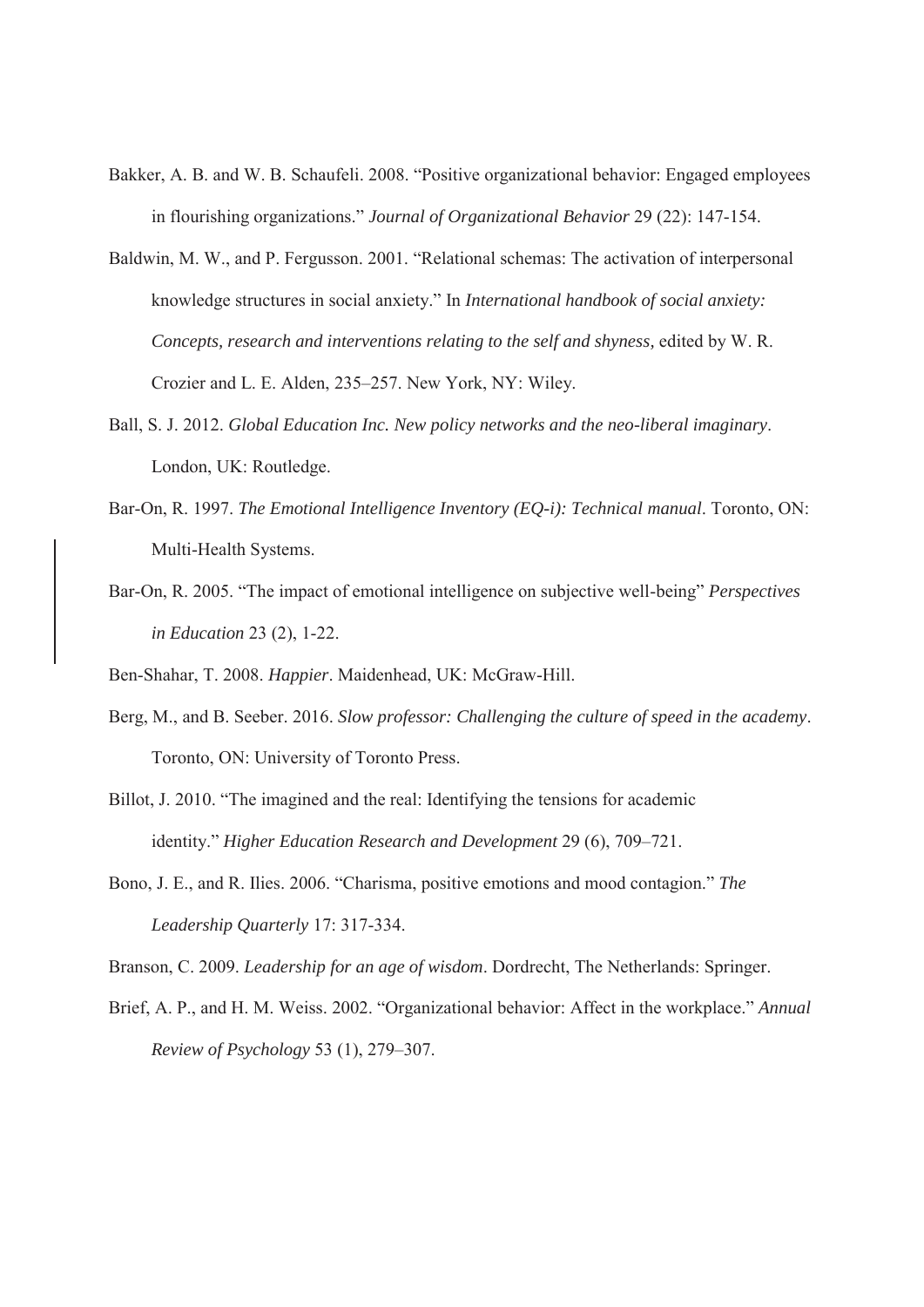- Bryman, A. 2007. "Effective leadership in higher education: A literature review." *Studies in Higher Education* 32 (6), 693–710.
- Cameron, K. 2012. *Positive leadership: Strategies for extraordinary performance*. San Francisco, CA: Berrett-Koehler.
- Carr, A. 2004. *Positive psychology: The science of happiness and human strengths*. New York: NY: Routledge.
- Coates, H., and M. Anderson. 2007. "Who's leading our universities? Identifying Australia's higher education leaders." *Professional Educator* 6 (4), 26–31.
- Coco, C. M. 2011. "Emotional intelligence in higher education: Strategic implications for academic leaders." *Journal of Higher Education Theory and Practice* 11 (2), 112–117.
- Collini, S. 2012. *What are universities for?* London, UK: Penguin.
- Cooperrider, D. L., and L. N. Godwin. 2012. "Positive organization development: Innovationinspired change in an economy and ecology of strengths." In *The Oxford handbook of positive organizational scholarship,* edited by K. S. Cameron and G. M. Spreitzer, 737- 750. New York, NY: Oxford University Press.
- Cooperrider, D. L., and S. Srivastva. 1987. "Appreciative inquiry in organizational life." In *Research in organization change and development,* edited by W. Pasmore and R. Woodman, 129-169. Greenwich, CT: JAI Press.
- Cooperrider, D. L., and L. E. Sekerka, 2003. "Toward a theory of positive organizational change", In *Positive organizational scholarship: Foundations of a new discipline,* edited by K.S. Cameron, J. E. Dutton, and R.E. Quinn, 225-240*.* San Francisco, CA: Berrett-Koehler.
- Denzin, N. 1984. *On understanding emotion*. San Francisco, CA: Jossey-Bass.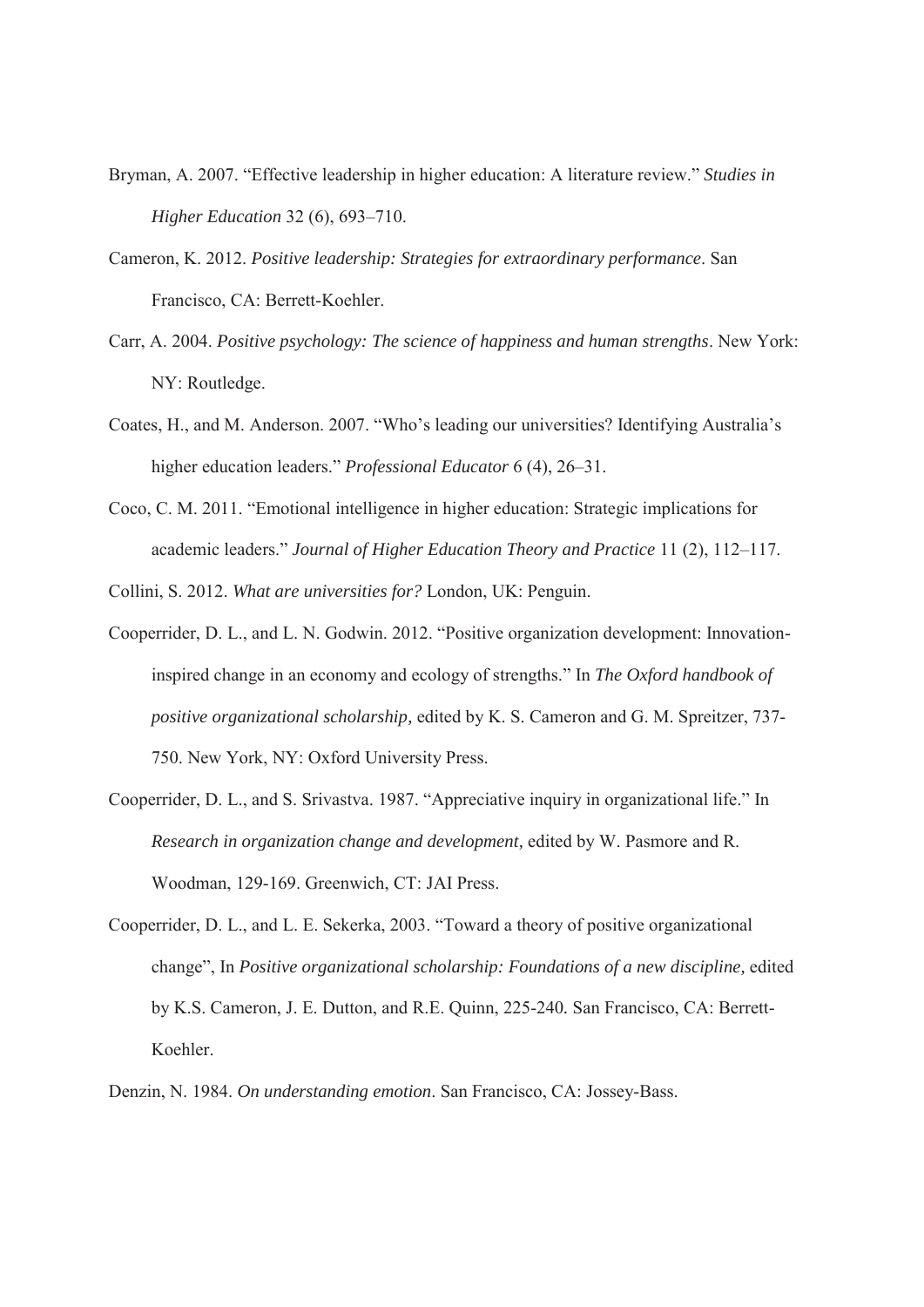- Dickerson, M. 2012. "Emergent school leadership: Creating the space for emerging leadership through appreciative inquiry." *International Journal of Learning and Development* 2 (2): 55-63.
- Dutton, J. E., and B. Ragins. 2009. *Exploring positive relationships at work: Building a theoretical and research foundation.* New York, NY: Psychology Press.
- Fielden, J. 2009. *Mapping leadership development in higher education: A global study*. London, UK: Leadership Foundation for Higher Education.

Fineman, S. 2003. *Understanding emotion at work*. London, UK: Sage.

- Fineman S. 2010. "Emotion in organizations: A critical turn." In *Emotionalizing organizations and organizing emotions,* edited by B. Sieben, and Å. Wettergren, 23-41. London, UK: Palgrave Macmillan.
- Fredrickson, B. L. 2003. "Positive emotions and upward spirals in organizations." In *Positive organizational scholarship: foundations of a new discipline,* edited by K. E. Cameron, J.E. Dutton, and R. E. Quinn, 163-175. San Francisco, CA: Berrett-Koehler.
- Gardner, W. L., D. Fischer, and J. G. Hunt. 2009. "Emotional labor and leadership: A threat to authenticity?" *The Leadership Quarterly* 20 (3): 466-482.
- Gigliotti. R. A. 2016. "Leader as performer; leader as human: A discursive and retrospective construction of crisis leadership." *Atlantic Journal of Communication* 24 (4): 185-200.
- Goleman, D., R. Boyatzis, and A. McKee. 2002. *Primal leadership: Realizing the power of emotional intelligence.* Boston, MA: Harvard Business School Press.
- Gonzales, L. D., and A. Terosky. 2016. "Colleagueship in different types of post-secondary institutions: A lever for faculty vitality*.*" *Studies in Higher Education* 43 (8): 1378-1391.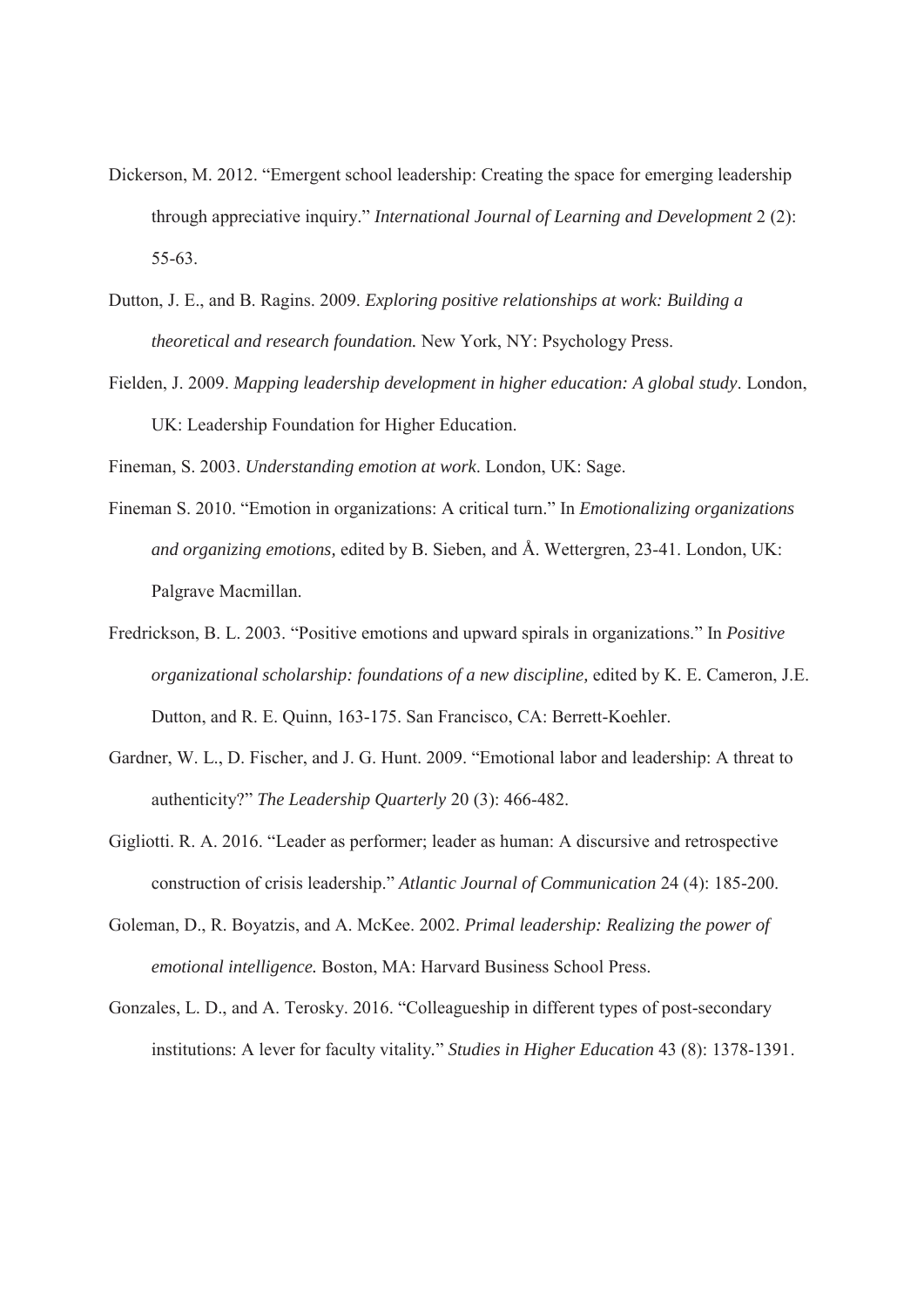- Gonzales, L. D., and R. Rincones. 2013. "Using participatory action research and photo methods to explore higher education administration as an emotional endeavor." *The Qualitative Report* 18 (64): 1-17.
- Greenberg, M. T., J. L. Brown and R. M. Abenavoli. 2016. *Teacher stress and health* e*ffects on teachers, students, and schools* (Report). University Park, PA: Edna Bennett Pierce Prevention Research Center, Pennsylvania State University.
- Groves, K. S. 2006. "Leader emotional expressivity, visionary leadership, and organizational change." *Leadership and Organization Development Journal* 27: 566-83.
- Gruman, J. A., and A. M. Saks. 2011. Performance management and employee engagement. *Human Resource Management Review* 21 (2): 123-136. doi: 10.1016/j.hrmr.2010.09.004
- Harward, D. W. ed. 2016. *Well-being and higher education*. Washington, DC: Bringing Theory to Practice.
- Helliwell, J. 2006. "Well-being, social capital and public policy. What's new?" *The Economic Journal* 116 (510): 34-45.
- Herbst, H. H. 2007. "The e-word in academic leadership: An investigation into the emotional intelligence of managers in a higher education institution." *South African Journal of Higher Education* 21 (10): 85–101.
- Jarzabkowski, L. 2002. "The social dimensions of teacher collegiality." *Journal of Educational Enquiry* 3 (2): 1-20.
- Johnson, H. A., and P. E. Spector. 2007. "Service with a smile: Do emotional intelligence, gender, and autonomy moderate the emotional labor process?" *Journal of Occupational Health Psychology* 12 (4): 319-333.

Kahn, W.A. 1992. "To be fully there: Psychological presence at work." *Human Relations* 45 (4):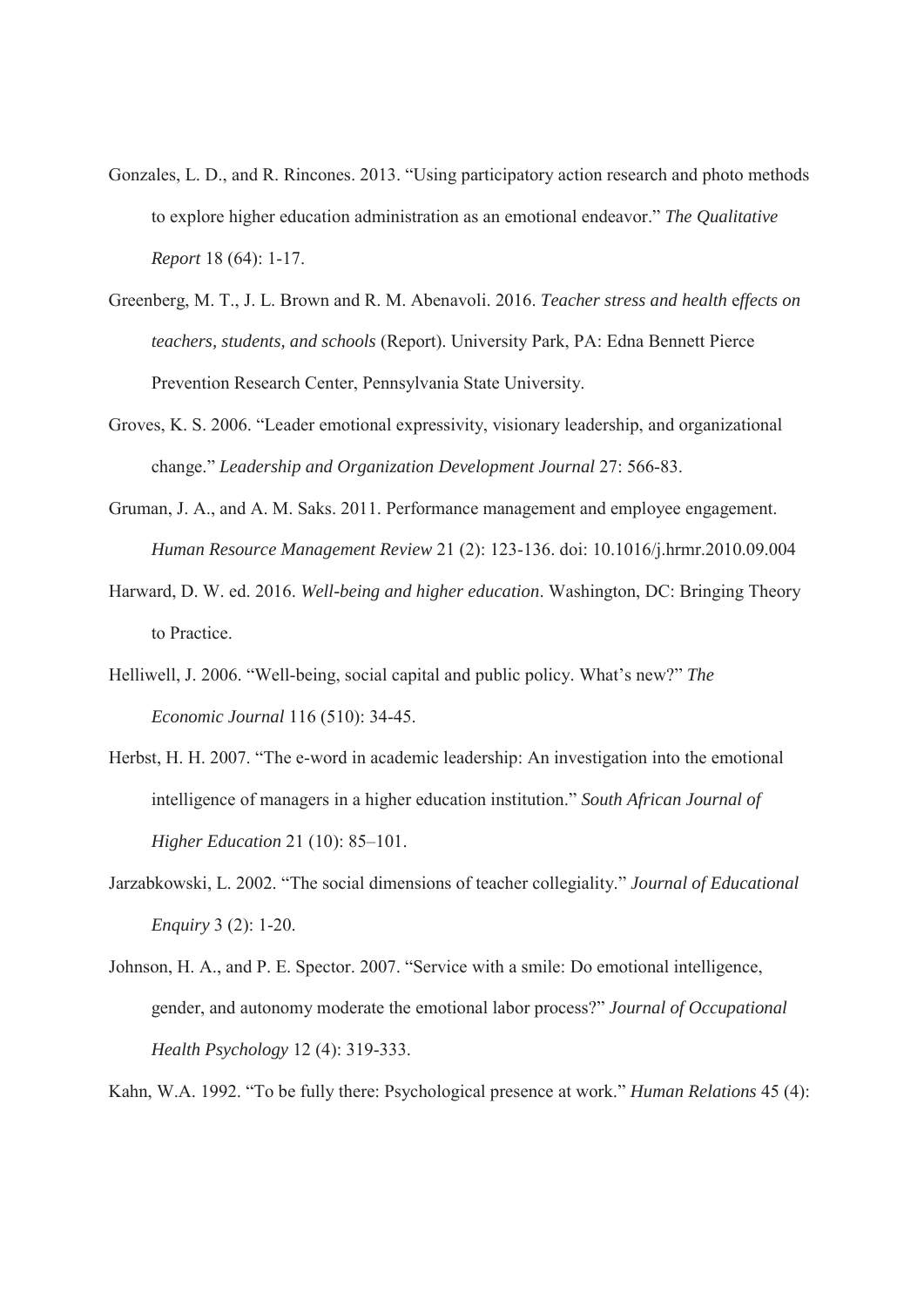321–349.

- Lillius, J. M., M.C. Worline, S. Maitlis, J. Kanov, J. E. Dutton, and P. Frost. 2008. "The contours and consequences of compassion at work." *Journal of Organizational Behaviour* 29: 193– 218.
- Little L. M., B. L. Simmons, and D. L. Nelson. 2007. "Health among leaders: Positive and negative affect, engagement and burnout, forgiveness and revenge." *Journal of Management Studies* 44 (2): 243-260.
- Lopes, P. N., P. Salovey, S. Côté, M. Beers, and R. E. Petty. 2005. "Emotion regulation abilities and the quality of social interaction." *Emotion* 5 (1): 113–118.
- Maitlis, S. 2012. "Posttraumatic growth: A missed opportunity for positive organizational scholarship." In *The Oxford handbook of positive organizational scholarship*, edited by G. M. Spreitzer and K. S. Cameron, 909-923. New York, NY: Oxford University Press.
- McGonigal, K. 2016. *The upside of stress: Why stress is good for you, and how to get good at it.* New York, NY: Penguin Random House.
- Modassir, A., and T. Singh. 2008. "Relationship of emotional intelligence with transformational leadership and organizational citizenship behaviour." *International Journal of Leadership Studies* 4 (1): 3-21.
- Morrill, R. L. 2007. *Strategic leadership: Integrating strategy and leadership in colleges and universitie*s. Westport, CT: Praeger.

Northouse, P. G. 2019. *Leadership: theory and practice*. Los Angeles, CA: Sage.

Ornstein, S., and T. Nelson. 2006. "Incorporating emotional intelligence competency building into the preparation and delivery of international travel courses." *Innovations in Education and Teaching International* 43 (1): 41-55.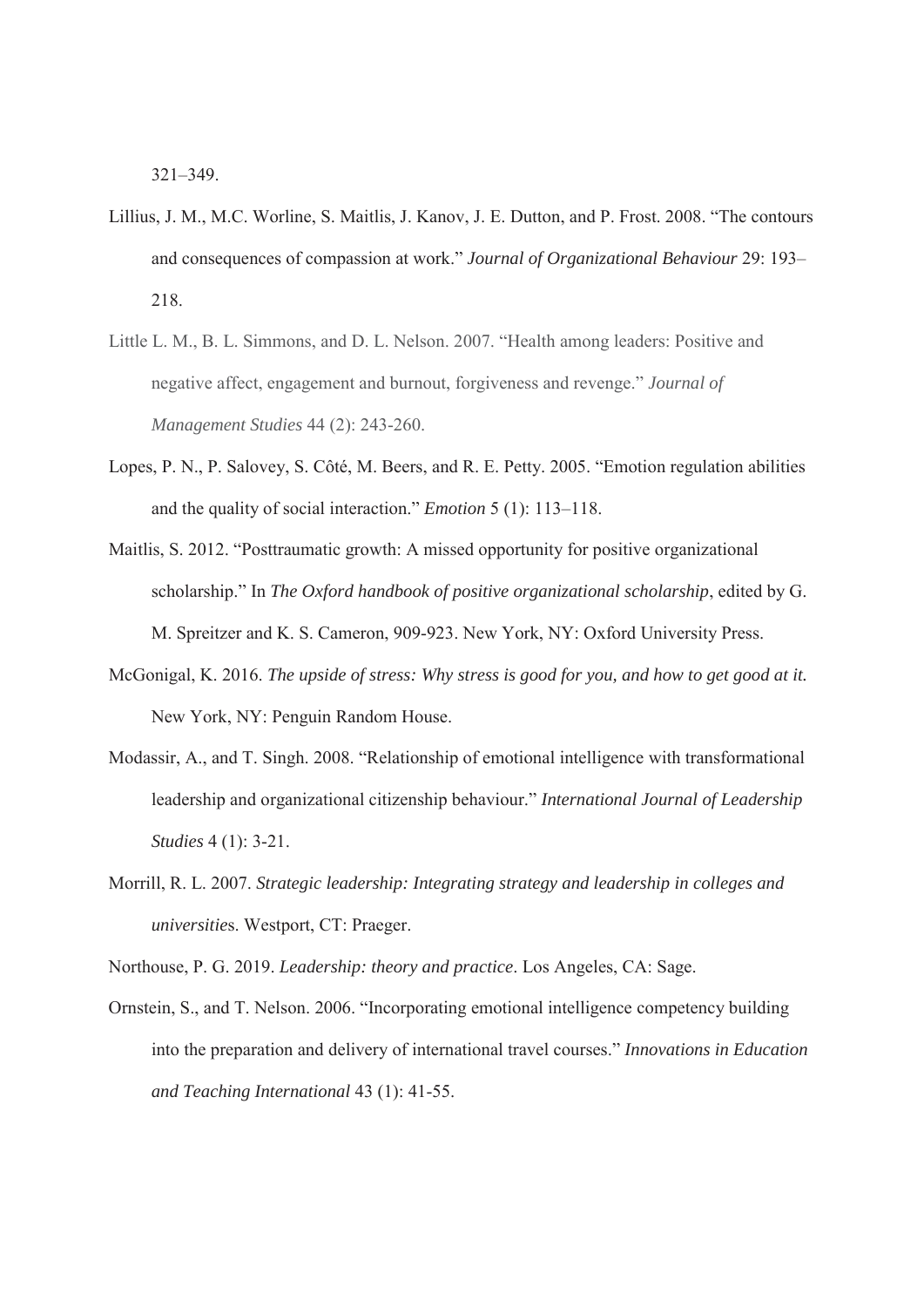- Palmer P. and A. Zajonc. 2010. *The heart of higher education: A call to renewal. Transforming the academy through collegial conversations*. San Francisco, CA: Jossey-Bass.
- Parrish, D. R. 2015. "The relevance of emotional intelligence for leadership in a higher education context." *Studies in Higher Education* 40 (5): 821-837. doi: 10.1080/03075079.2013.842225
- Plutchik, R., and H. Kellerman. eds. 2013. *Biological foundations of emotion* (Vol. 3). San Diego, CA: Academic Press.
- Roberts, L., and J. E. Dutton. 2009. *Exploring positive identities and organizations: Building a theoretical and research foundation*. New York, NY: Routledge.
- Salovey, P., and J. D. Mayer. 1990. "Emotional intelligence." *Imagination, Cognition, and Personality* 9: 185-211.
- Schaufeli, W. B., M. Salanova, V. Gonzales-Roma, and A. B. Bakker. 2002. "The measurement of engagement and burnout: A two sample confirmatory factor analytic approach." *Journal of Happiness Studies* 3 (1): 71-92.
- Seligman, M. 2002. *Authentic happiness: Using the new positive psychology to realize your potential for lasting fulfillment*. New York, NY: Free Press.
- Sergiovanni, T. J. 2003. The lifeworld at the center: Values and action in educational leadership. In *Effective educational leadership*, edited by N. Bennett, M. Crawford, and M. Cartwright, 14-24. London, UK: Paul Chapman.
- Shah, M. 2012. "The importance and benefits of teacher collegiality in schools A literature review." *Procedia Social and Behavioral Sciences* 46: 1242-1246.
- Smylie, M. A., J. Murphy, and K. Seashore-Louis. 2016. "Caring school leadership: A multidisciplinary, cross-occupational model." *American Journal of Education*, 123: 1-35.